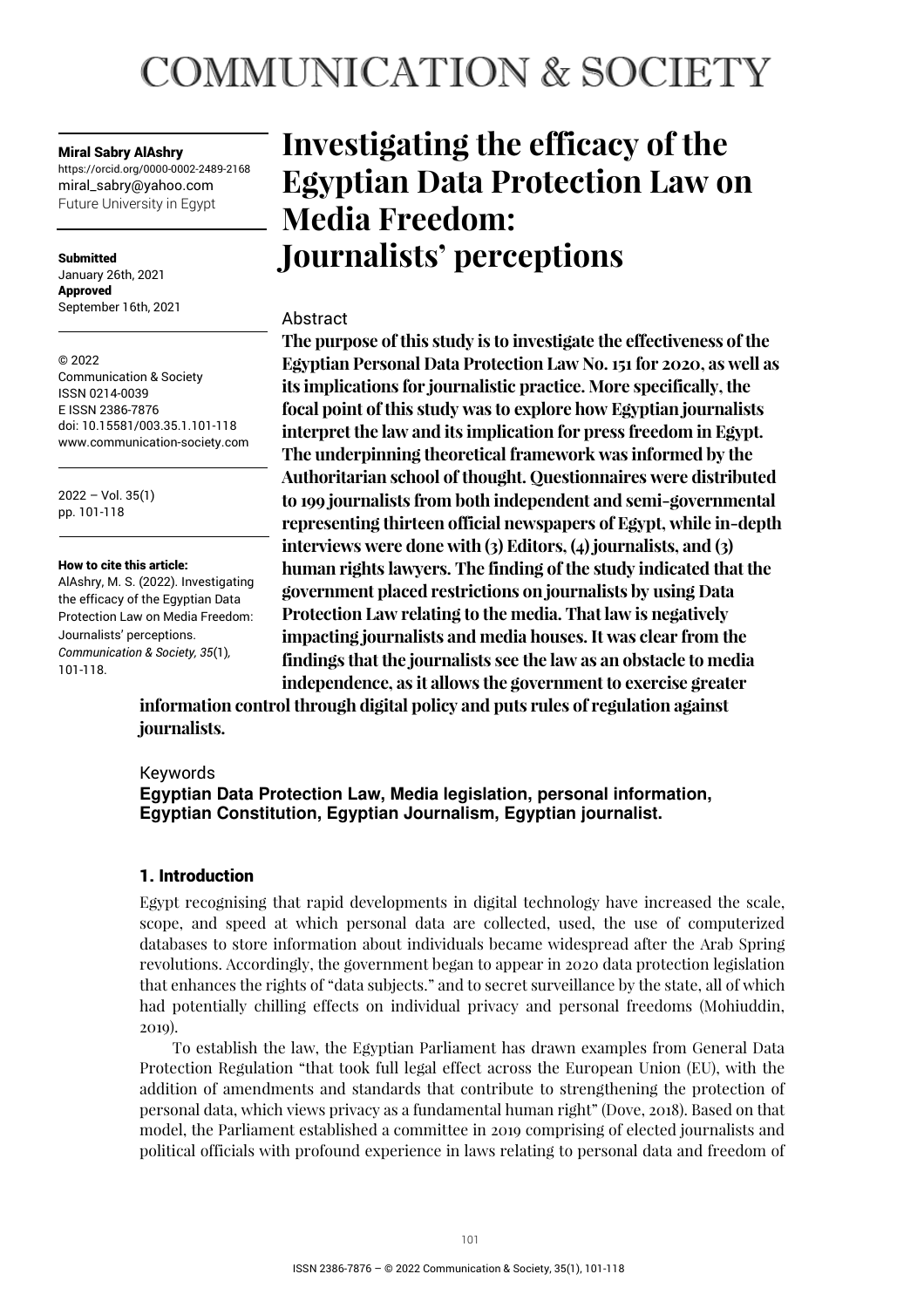information, to evolve ways to protect private information and establish Egyptian Data Protection law (Ibrahim, 2019).

After that, the Egyptian Parliament approved law No. 151 issued in 2020 consists of 49 legal articles it is divided into fourteen chapters, the first chapter is related to personal data directly such as name, voice, image, etc., sensitive personal data, and whereas processing. Through the other chapters, the law defines the frameworks concerned with the data, users, and controller. The task of the ending chapter for the establishment of the Personal Data Protection Center is to monitor the enforcement of the Personal Data Protection Law. The law also allocates the right of judicial seizure to certain individuals from the center and defines crimes and penalties (Ashour, 2020).

The law appears to not have considered the media freedom Act in the Constitution; the authority has always maintained legislative protection that protected data with more control through media laws such as Article 17 about the professional performance of the principles. Provides that the editorial policy of the newspaper or any media outlet should consider ethical issues relating to citizens' rights and freedoms. On the other hand, Articles 32, 29, 30, 31, and 28 of the Penal Code were incorporated. In addition, there is no legal protection of journalists to enable them to perform their work with safeguards all information, if they get the data from outside sources; Article 195 imposes criminal liability of imprisonment for publishing information without getting permission from the government (Mansour, 2016).

In view of this, conflict arises from laws established by both Parliament and the media institutions, with regards to media and the right to information; crimes against journalists are the biggest threat to press freedom. The reality of the matter in Egypt is that journalists are not allowed to access information legally, as a result, they use spyware tools to expose corrupt people and publicize corruption issues (Khayun, 2019).

This study analysed journalists' perspectives on Personal Data Protection Law No. 151 of 2020 which is based on the General Data Protection Regulation (GDPR), agreed upon by the European Parliament and Council in April 2016, will replace the Data Protection Directive 95/46/EC in Spring 2018 as the primary law regulating how companies protect EU citizens' personal data, to promote democracy in Egypt.

However, the law has many consequences that have affected the freedom of journalists and individuals. This law has many legal provisions to impede journalistic work in obtaining data by using some phrases it condemns journalists to imprisonment and works to reduce the index of freedom of the press.

#### 2. Literature Review

#### 2.1. *Information Privacy Rights*

The first concept of the right to information privacy in the United States (Warren & Brandeis, 1890) is discussed in the contemporary public theory law. According to this concept, the United States developed the first legal system, and then other countries have taken the US as a model to establish the law, for example:

Asia and Bavaria in 1970, after that Sweden in 1973 and German established the Data Protection Act in 1977 to protect the right to privacy, then France in 1978, Luxembourg and Denmark in 1979, Austria and Norway in 1980, Iceland's in 1982, Great Britain in 1984, Finland in 1988, the Netherlands in 1990, Portugal in 1991, Spain, Switzerland and Belgium in 1993 (Pelteret & Ophoff, 2016, p. 297).

In Egypt, there was no provision for privacy or freedom of information rights. The first law came with the Constitution in 1971 in Article 47 about affirmed privacy as an independent right to all citizens. This means that every person has the right to express their opinion and publish it by speech, writing, photography, or other means of expression without restrictions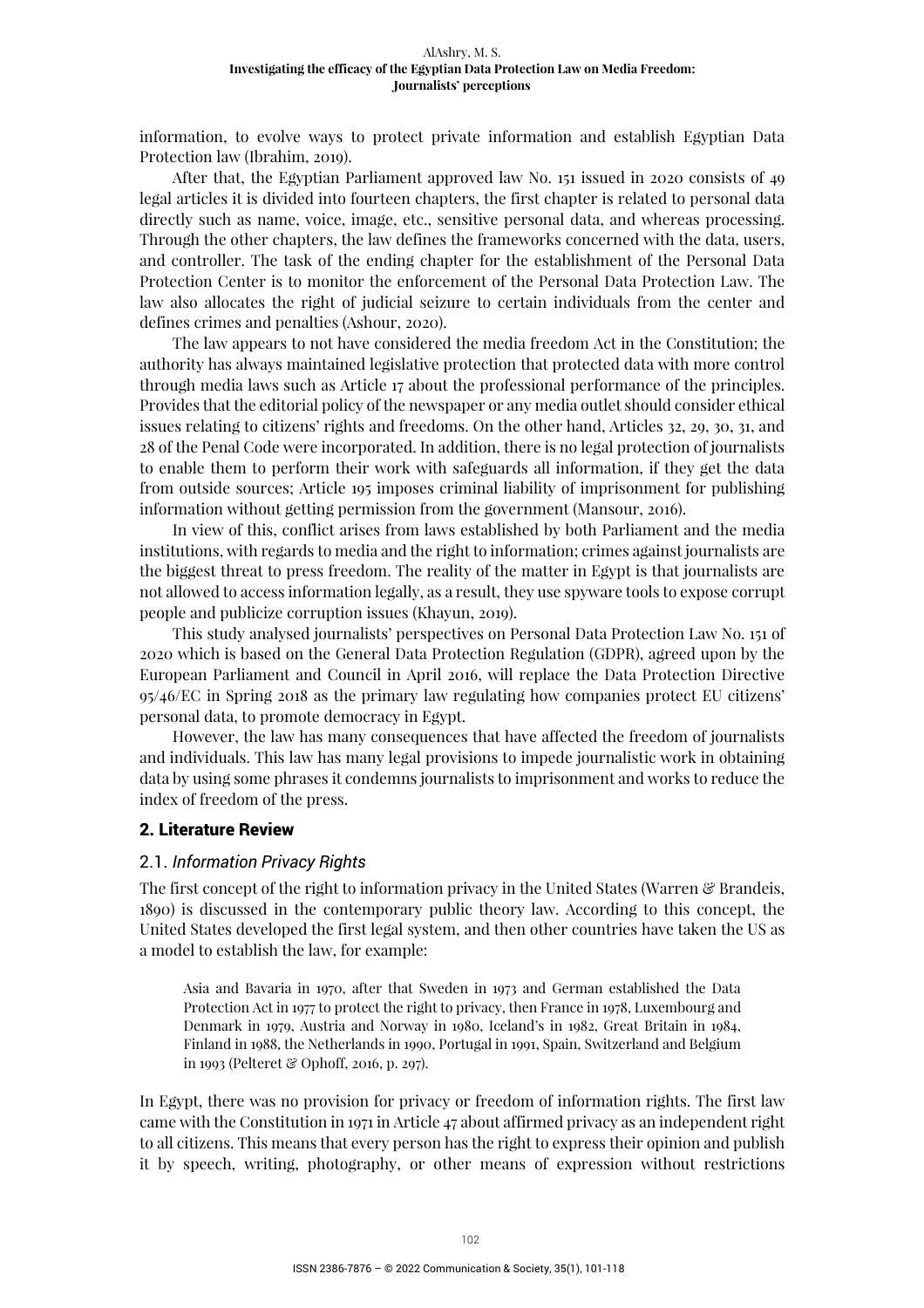(Zeinhom, 2013). During that period, the country faced many challenges, including war with Israel, so the government published laws about self-criticism to guarantee the safety of the national structure. Similarly, Article 210 confirms that "Journalists have the right to obtain news and information according to the conditions specified by law, and there is no authority over them in their work." This means that the Constitution explicitly guarantees the right to information and privacy (AlAshry, 2016); however, with limitations on the exercise of the rights of the journalists.

Freedom of information was indirectly guaranteed in Article 48: "Freedom of the press, printing, publishing, and the media is guaranteed" (Mohamed, 2016). The censorship of newspapers is forbidden and their warning, suspension, or cancellation by administrative means is prohibited (Altoukhi, 2002). On the other hand, media censorship increased hugely with censorship laws, not only due to strict rules but also as a result of the war. Some selfcensoring journalists saw themselves as part of the regime's cause and thus voluntarily became its mouthpieces. According to those laws, many journalists would face torture in prison, while those who worked in the regime's media had the privilege of owning private press and enjoying membership in the National Union, thereby compromising the independence of the media (Mohamed, 2010).

In 2014, the Egyptian government established a new Constitution which approved the right to privacy, Article 57 states that private life is inviolable, safeguarded, not to be infringed upon, and all communication is inviolable, and confidentiality guaranteed without being confiscated, examined, or monitored by causal judicial (Belgacem, 2019, p. 7). Othman (2016) argues that Article 68 was the first one to support privacy and access to information, which means people can get access to data, statistics, and official documents, the disclosure thereof from various sources state guaranteed that right to all citizens Hamzawy (2017) noted that the Constitution added laws about "crimes" to protect citizens, such as the laws of defamation, insult, and slander, with Article 302 of the Penal Code defining "journalists as having the right to criticize those who hold public office, without harm or insulting them" (Khodary, 2015, p. 17).

One implication of the above laws is that criticism should be done in good faith and with evidence. But, if journalists insult public officials, they will be tried under Article 306 of the Penal Code. Article 99 also stipulates the inviolability of the private life of citizens (Ahmed, 2016). From these articles, the government implements strict laws to protect citizens from journalists' crimes and give them more personal freedom, but journalists are subjected to imprisonment or unfair dismissal. In addition, the government has created more laws to restrict the internet through the "Electronic Crime Law number 175 of 2018" passed by the Egyptian Parliament and the Press and Media Regulation to restrict digital rights and media freedoms. Other provisions of this law stated that if journalists do not comply, they would be imprisoned or pay a penalty fee of EGP 100,000 (Ezz El Din, 2018).

#### 2.2. *Data Protection Law*

After a long and intense reform, the European Union (EU) adopted the new Regulation 2016/679 on the protection of natural persons with regards to the processing of personal data and the European Parliament and of the Council of 27 April 2016 as a free movement of such data [general data protection regulation (GDPR) (Gascón, 2019).

Egyptian Parliament established a new law "Personal Data Protection Law," to be under Regulation 2018/1725 sets forth the rules applicable to the processing of personal data by European Union institutions, bodies, offices, and agencies, which reaffirms its attachment to the protection of fundamental rights and freedoms of individuals, notably those related to the protection of individual's privacy, including the specific fundamental right to personal data protection enshrined within the Charter of the Fundamental Rights of the EU and within the primary EU law Treaty on the Functioning of the EU (Mansour, 2016; Harb, 2018).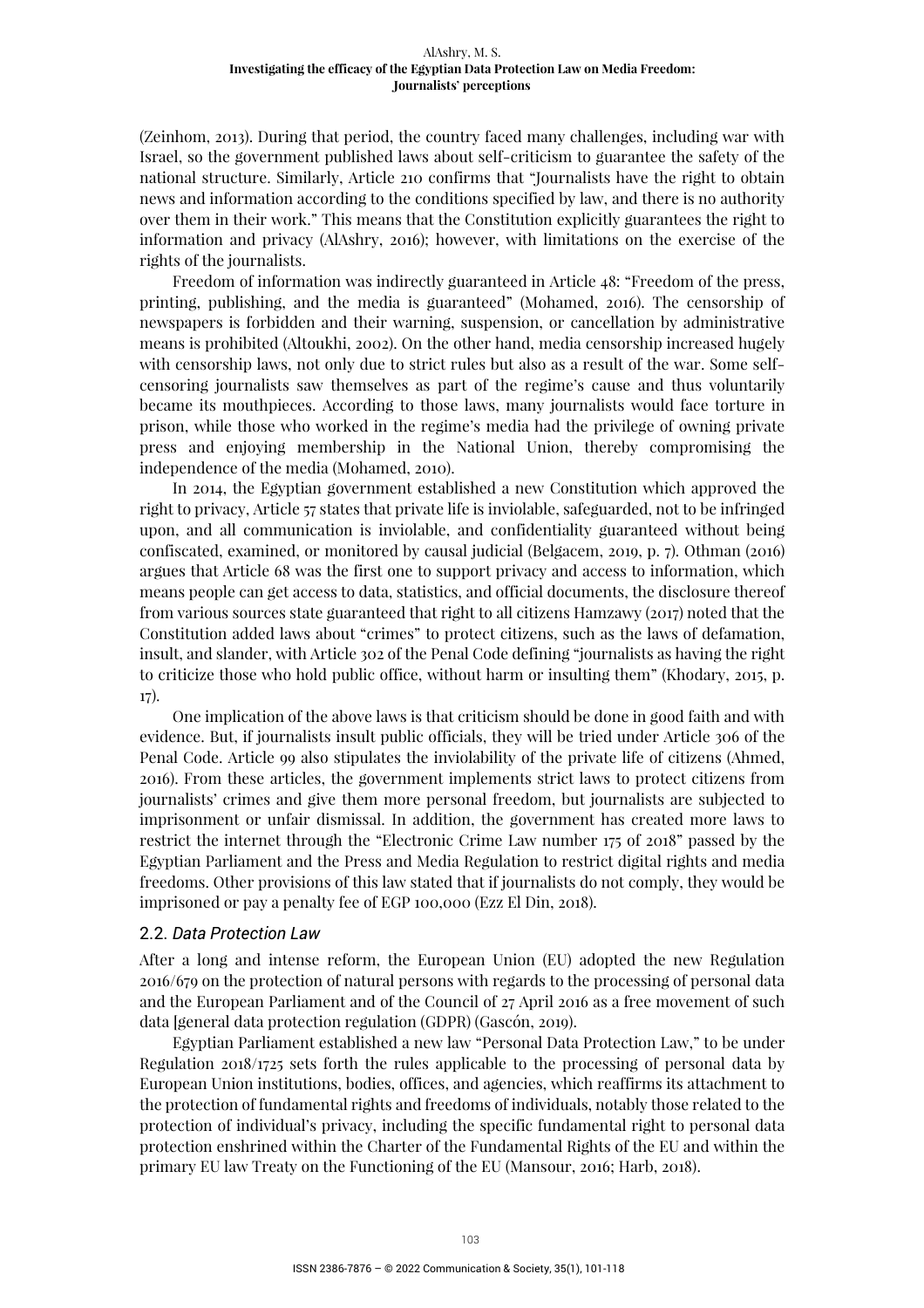The law comprises some provisions governing the confidentiality of personal data. These include principles related to rights to individual privacy. The first article about protecting the inviolability of citizens Act 57 states that all communications may not be confiscated, and Article 2 provides for the privacy of data such as any personal data consumers all online information should be stored and not disclosed. If anyone requests access to information, he needs to get permission from the judicial authority (Abdul Jalil, 2019; Mohiuddin, 2019; Khayun, 2019).

While comparing with the General Data Protection Regulation and Egyptian data protection law, the GDPR aims to follow the directive and reinforce the data subjects' rights in a digitalised and evolutive environment for them to regain control over their personal data. In addition, to create legal certainty and sustainability of the data protection measures in a technologically neutral approach (Gascón, 2019). While Egyptian data protection law, which mandates individuals or journalists to "get permission from the judicial authority" also the law imposes an array of sanctions against entities and individuals that commit crimes related to personal data. For instance, any entity or individual that processes an individual's personal data without obtaining the consent of the person who owns the data and causes harm to that person is punishable by a term of imprisonment of not less than 6 months and a fine of 200,000–2 million Egyptian pounds (EGP) or one of these penalties Article 26, in para. 2 (Sadek, 2020).

Eid (2019) argues that the Personal Data Law was established to address rising crimes committed online, for example, under that law, the government blocked more than 34,000 websites in April 2019, among them Batel, a platform for opposition to the proposed constitutional amendments. However, to compare with the GDPR, there are several updates to individual rights and procedures which are important to individuals and journalist's data protection is a fundamental right set out in Article 8 of the EU Charter of Fundamental Rights, which states: "everyone has the right to the protection of personal data concerning him or her. Such data must be processed fairly for specified purposes and based on the consent of the person concerned, or some other legitimate basis laid down by law". This compliance with these rules shall be subject to control by an independent authority, while Egypt has authority to control the journalistic work.

This means that every individual is entitled to have their personal information protected, used in a fair and legal way, and made available to them when they ask for a copy. If an individual feels that their personal information is wrong, they are entitled to ask for that information to be corrected (Palmer, 2019).

Previous research found that data protection laws approved by many countries include limitations on sharing personal data within jurisdictions which do not get full protection. An example is the international information security standards meant to reduce information security risks that journalists may face (Hulsman, 2017; Helmy, 2015). But the situation in Egypt has many controversial aspects. Citizens suffered intrusion on their privacy as a result of social media; the new law poses some limitations on journalistic work –if they want to write a news story, the only way to get the information is through the government, which did not implement the Freedom of Information law (Hussein, 2018; Mansour, 2016).

Shawkat (2020) noted that there are Articles in the law with opposing words or phrases, such as the law prohibits individuals' data spreading by any means without the permission of concerned individuals and should be legally authorized, these phrases are subject to court rulings and all the information made available to journalists must be obtained from the government. In case of violation, offenders will be liable to imprisonment.

#### 2.3. *Theoretical framework*

Normative theories relate to a framework to explain and categorize media (policy) systems in the world to achieve or maintain prevailing social values (McQuail, 2010, p. 14). Siebert,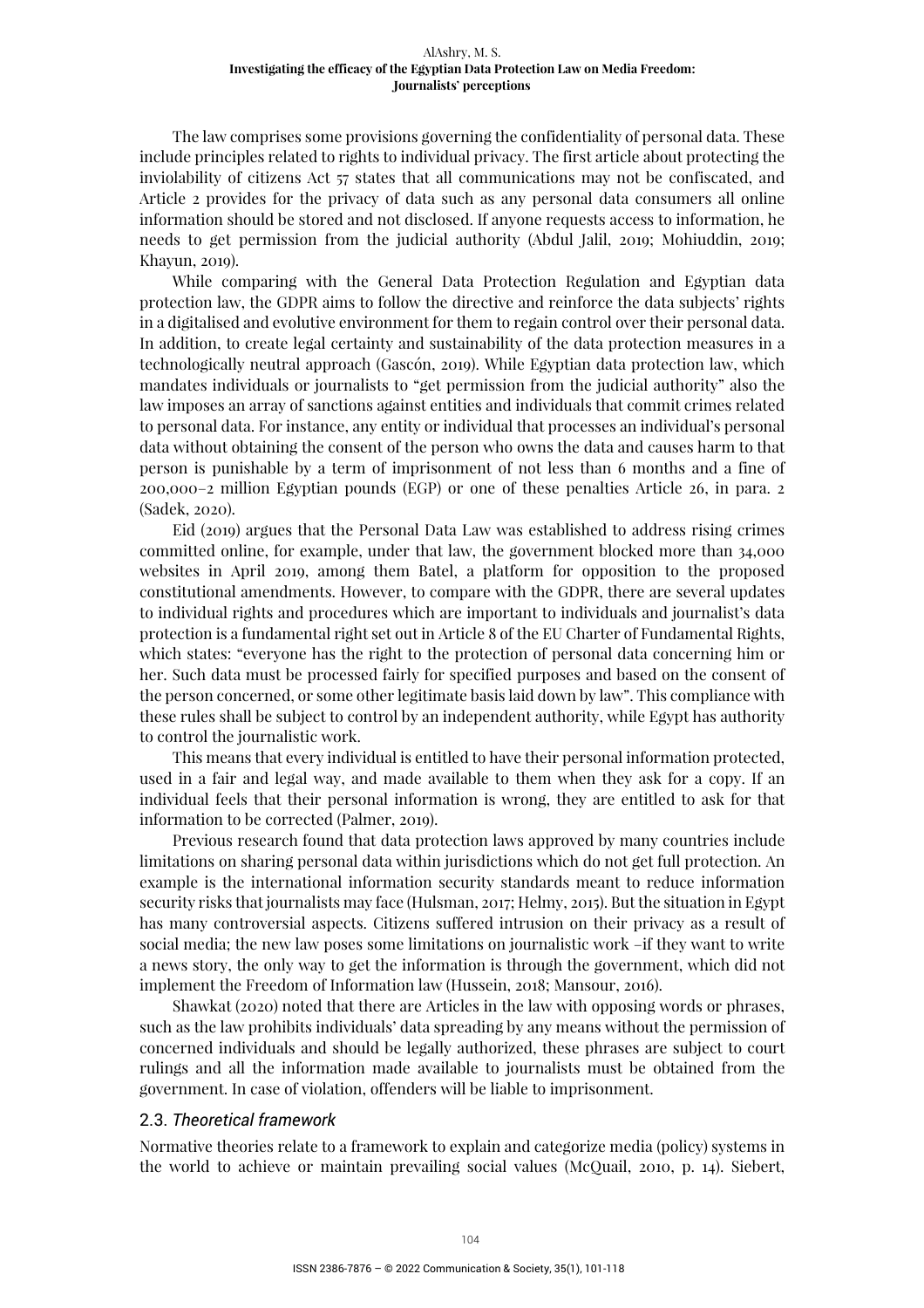Schramm and Peterson (1956, pp. 1-2) state that "the press always takes on the form and coloration of the social and political structures within which it operates. Especially it reflects the system of social control, where the relations of individuals and institutions are adjusted." Siebert *et al.* (1956) came up with this categorization to elucidate the various media systems existing in the world which are mainly affected by restrictions and media freedom in various circumstances and how this affects the media and society.

The authoritarian state system requires direct governmental control of the mass media. The media professionals are not allowed to operate any operational independence in their media organisations or take any decision. The media houses and journalists are subordinate to the authority and the repressive legislation restricts the media organisations. The main concept under authoritarianism media is to publicise and propagandise the government's ideology. Particularly, the press is an instrument and mouthpiece of the government (Vaca-Baqueiro, 2017).

Recently, in some countries, electronic media is subjected to greater control than print media, because the autocratic governments believe that electronic media is easily accessible and reaches out to greater citizens than print media, so governments continue to justify suppression of the media (Moyo *et al*., 2014).

In the Egyptian context, after the revolution in 2011, a new authoritarian regime emerged to close the public space cracking down on autonomous journalists. The government's primary strategy is to institute wide-scale repression through lawmaking such as the Protest Law, NGO Law, Penal Code, Terrorism Law, and Military Court Law, this legal amendment to targeting the press and restrict the freedom of Expression (Hamzawy, 2017). Abdul Jalil (2019) affirms that the state controls the media through engaging intelligence services and security agencies in direct or indirect control over most of the newspapers, television, and radio stations.

This study will highlight the impact of the personal data protection law on journalistic work through the following research questions.

RQ1. What are the principles and provisions of regulation in the law?

RQ2.What are the controller obligations in the law?

RQ3. What are the rights of present privacy and information security policy in the law?

RQ4. Is personal data law (clear or comprehensive or fair)?

RQ5. How much freedom does your media outlet give to you?

RQ6. What are the obstacles that journalists face after data personal law is implemented?

### 3. Methodology

#### 3.1. *Study instrument and data collection*

This study aims to investigate journalist's perceptions of the Egyptian Personal Data Law and to assess the effects of the law on journalistic work, in relation to access to information and the extent to which government control affects using the new law. The instruments that were used for data collection in this study were the questionnaires and in-depth interviews collected from October to December of 2020.

#### *3.2. The sample*

In Egypt, there are 9260 Egyptian journalists under the Egyptian Journalists' Syndicate (EJS) (2020). Based on that list of names provided by the Syndicate the sample was 199 journalists were invited to participate in this study because of geographical coverage, all of the journalists from the sample published news, reports, interview, and investigation when the Parliament implemented the law. The sample:

First, Questionnaires were distributed to 199 journalists divided to: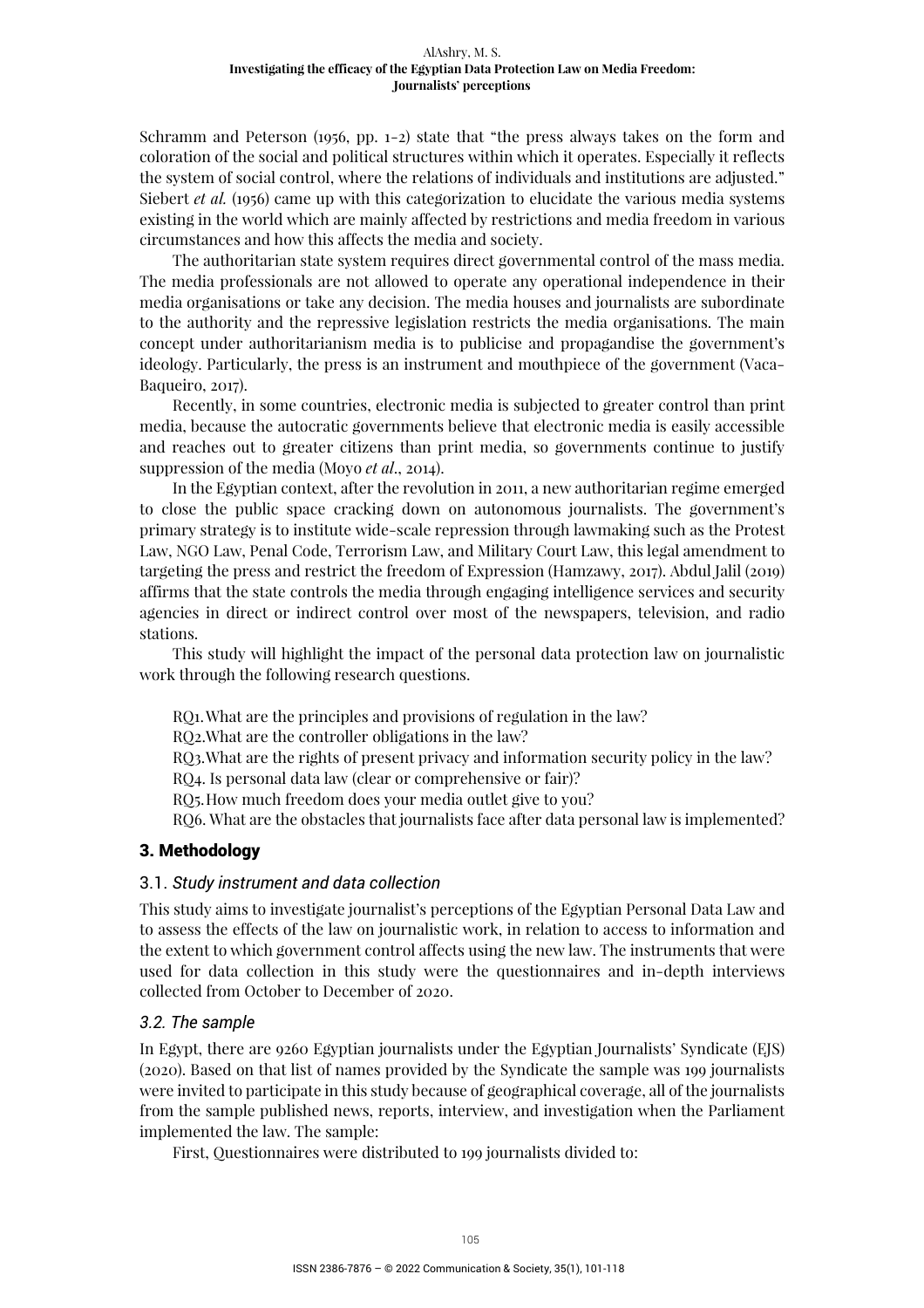- − (100) journalists from semi-governmental newspapers as follows: (35) Al-Ahram, (10) Akhbar el-Yom, (16) Al Gomhuria, (9) khbar El Hawadeth, (30) Al-Ahram Weekly.
- − (99) journalists were sampled from the independent newspaper as follows: (10) *Al Borsa*, (12) *Albawabhnews*, (5) *Al-Dustour*, (19) *Al Esbou*, (13) *Al Fagr,* (5) *Sut El Umma*, (19) *Youm7*, (12) *Egyptian Streets*, (4) *Egypt News*.

Second, in-depth interviews with (3) Editors, (4) journalists, and (3) human rights lawyers, because they had knowledge of media laws in Egypt were adopted.

#### 3.3. *Data analysis*

All returned valid questionnaires were coded using the SPSS data matrix. The following methods of analysis were undertaken with each sample: frequency counts, percentage, mean, and standard deviations for the listed categories in the questionnaire; one-way analysis using the Mann-Whitney U test is used to compare two independent group differences when the dependent variable is either ordinal or continuous. In our case, the variables are ordinal (degree of agreement) and we have two independent groups: semi-governmental and independent newspapers.

# 4. Findings of the study

About the journalists, most of them male 60.3% and 39.6% female, the age of the journalists 29.6 % from 21 less than 30; 20.6% from 30 less than 40; from 50 less than 60; 16.6% from 40 less than 50, and 13.1% from 60 and over. Journalists were also asked to indicate their education level. Of the 199 journalists, 60.3% were BA holders; 24.6 % held a master's degree, and 15.0 journalists had a Ph.D. degree. The years of experience in journalistic work, the highest percentage from 5 Less than 10 years 36.2%; 15 years and over 28.1%; from 10 less than 15, 20.1%; and less than 5 years 15.6%. This study found the highest percentage of journalists work as editor 33.2%; reporter 16.1 %; head of the department, editor in chief and photographer 15.1%; design 12.1% and deputy managing 5.0%.

#### 4.1. *Principles of the source protection in the Egyptian law*

The GDPR maintains by fixing general principles to be observed in the context of personal data processing, including archiving purposes in the public interest, and regardless of the kind of personal data, which is sensitive personal data, to compare that with Egyptian law the finding found data protection principles Article 3, Principle 1 about personal data held by and processed for personal use the journalists agree with  $(13.6\%)$ ; neutral  $(18.6)$ ; disagree  $(67.8\%)$ and  $M=$  1.457; SD = 0.7226.

Then, Principle 2 personal data can be used for the purpose of obtaining statistical data or legal text, most of the journalists disagree  $(57.3\%)$ ; agree  $(25.1\%)$ ; and, neutral  $(17.6\%)$  and M=1.678 SD =0.8511. Principle 3 about personal data can use for media, provided and it should be correct, accurate, and not used for any other purposes, without prejudice to the legislation governing of press and media, most of the journalists agree (45.7%); disagree (35.7%); neutral  $(18.6\%)$  and M=2.096; SD = 0.8989.

The study found most of the sample disagree with Principle 4 about personal data related to the record of judicial seizure, investigations, and lawsuits disagree 106 (53.3%) and the percent the same with agree (22.6%) neutral (24.1%) and M=1.693; SD =  $0.8174$ . So, the highest degree of agreement between (2 out of 3). In addition, Principle 5 about any personal data should get from national authorities, most of the journalists disagree (50.8) from that principle the government will control more the data and  $(19.6\%)$  39 agree; neutral  $(29.6\%)$  and M=1.688;  $SD = 0.7807$ . Principle 6 about personal data by the Central Bank is subject to control and supervision, the highest percentage disagree (51.8%); and neutral (27.6%) and agree (20.6%) and  $M=1.688$ ; SD = 0.7935. So, the degree of agreement varies between 1.4 and 2 (see Table 1).

The above findings dispute what the editors said during an interview.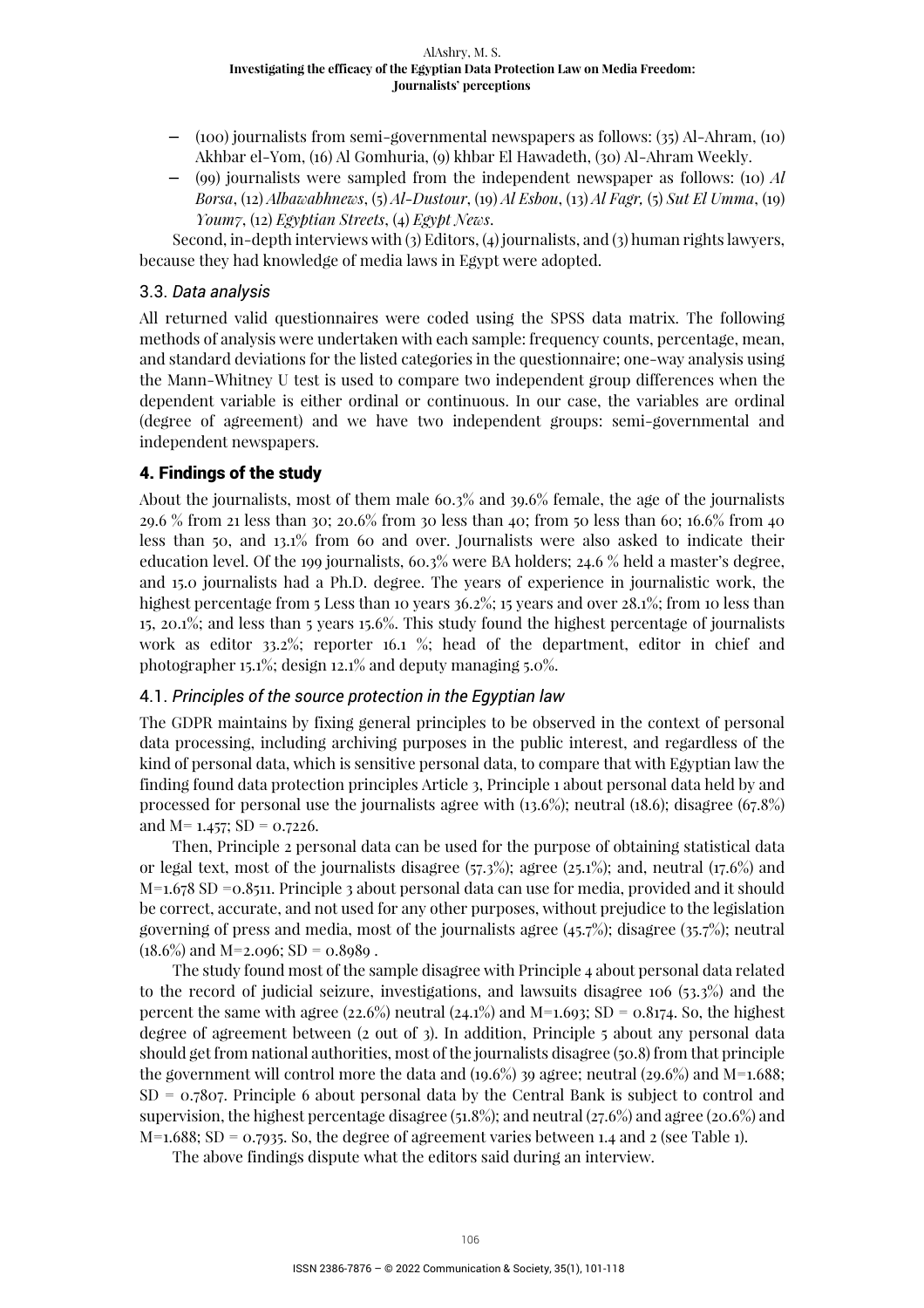Editor #1: Egypt must grapple with a serious challenge, there are controversial issues in Egyptian society, while the same journalists used illegal ways to report the news, others used illegal means to access personal information from the online sites in the absence of privacy and freedom of information laws. Based on that, 80% of fake information 80% became commonplace in the Egyptian media.

Editor #2: The government allows information gathering under their supervision, which means the government is the only source of information to individual people, media, and journalists. If the journalists publish fake information, they risk being prosecuted.

Human rights lawyers disagree with the editors and say:

Lawyer  $\#_1$ : The media and press in Egypt have witnessed varying amounts of control by successive governments. Nevertheless, in recent years journalists have come under tight restriction by the ruling government, particularly after the Arab Spring.

Lawyer #2: Imposing limits on data sharing and making it easier for the government, the consequences of which could be severe to journalists.

To compare Egyptian law with the GDPR adds three new general principles of importance according to Article 6 of the GDPR; personal data shall be processed lawfully, fairly and in a transparent manner in relation to the data subject; collected for specified, explicit, and legitimate purposes (Chassang, 2017). This contradicts the findings of the journalists and Hashish (2020) affirms that if any journalist publishes any confidential information, the government tightens the punishment for those who divulge a secret entrusted with their positions with imprisonment extended for a period not exceeding six months.

|                                                                            |                | $\%$ | Mean  | S.D    |
|----------------------------------------------------------------------------|----------------|------|-------|--------|
|                                                                            | Agree          | 13.6 |       |        |
| Held by and processed for personal use                                     | <b>Neutral</b> | 18.6 | 1.457 | 0.7226 |
|                                                                            | Disagree       | 67.8 |       |        |
| Can use for the purpose of obtaining statistical data or<br>legal text     | Agree          | 25.1 |       |        |
|                                                                            | Neutral        | 17.6 | 1.678 | 0.8511 |
|                                                                            | Disagree       | 57.3 |       |        |
| Can use for media, provided it should be correct, accurate,                | Agree          | 45.7 |       |        |
| and not used for any other purposes, without prejudice to                  | Neutral        | 18.6 | 2.096 | 0.8989 |
| the legislation governing of press and media                               | Disagree       | 35.7 |       |        |
| Related to the record of judicial seizure, investigations,<br>and lawsuits | Agree          | 22.6 |       |        |
|                                                                            | Neutral        | 24.1 | 1.693 | 0.8174 |
|                                                                            | Disagree       | 53.3 |       |        |
|                                                                            | Agree          | 19.6 |       |        |
| Should get from national authorities                                       | Neutral        | 29.6 | 1.688 | 0.7807 |
|                                                                            | Disagree       | 50.8 |       |        |
|                                                                            | Agree          | 20.6 |       |        |
| Central Bank control and supervision the data                              | Neutral        | 27.6 | 1.688 | 0.7935 |
|                                                                            | Disagree       | 51.8 |       |        |

**Table 1**. Data Protection law Principles.

#### Source: Own elaboration.

Asking the journalists about the provisions of regulation in the law, the findings showed that the law has a regulation to protect the data, the law protects the sources but under the government, most of them disagree (64.8%); neutral (24.1%) and agree 22 (11.1%) M=1.462; SD = 0.6871, and the percentage of agreement from (1.4 out of 3). Then, the highest percentage who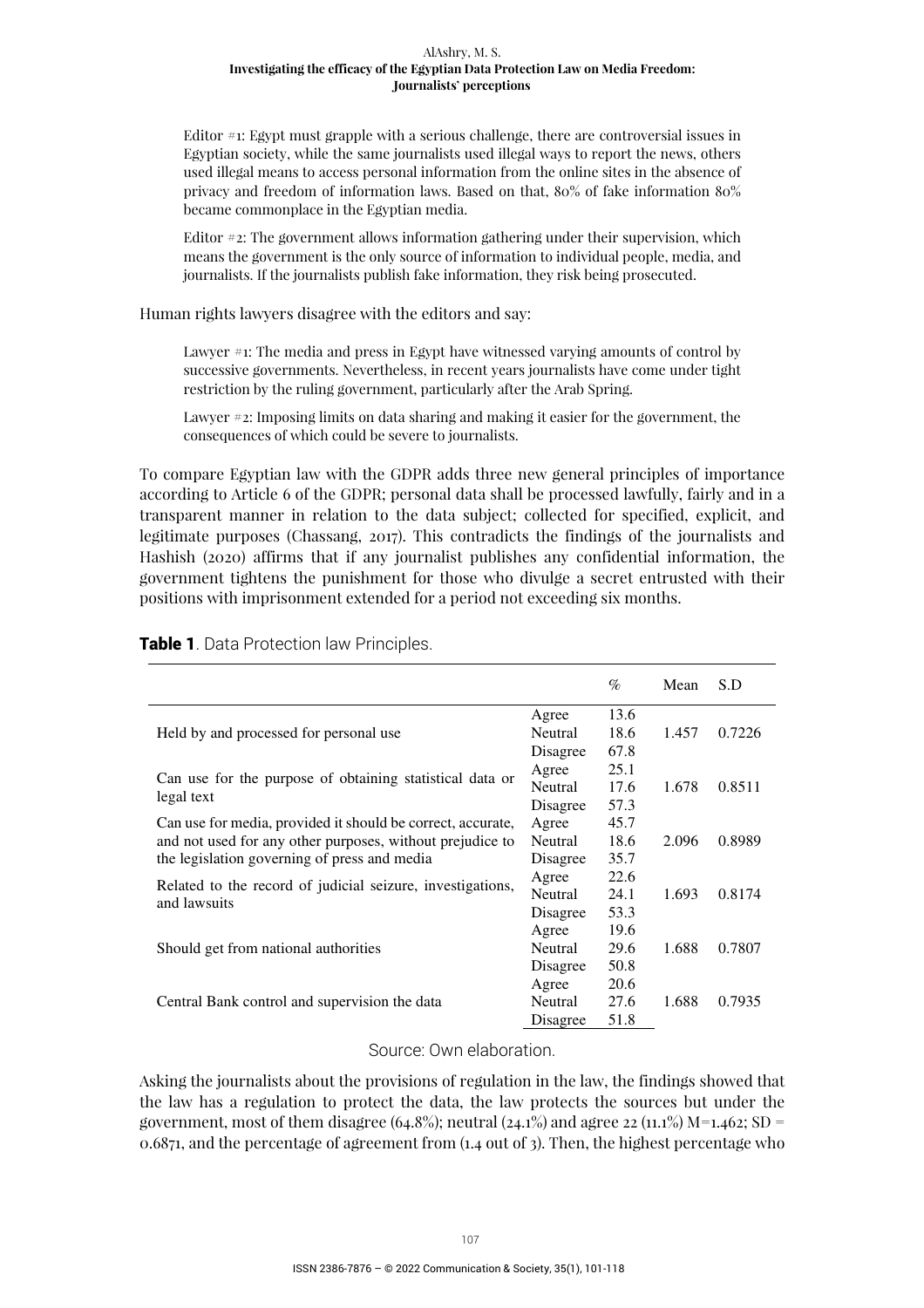agree with the law protects society from feck news  $(57.8\%)$ ; disagree  $(31.7\%)$ ; neutral  $(10.6\%)$ and  $M=1.739$ ; SD = 0.9112.

The law gives the public the right not to collect his data without government permission, the government should know the main purposes for collecting that data, in the end, the government has to decide if they can give the public right to withdraw consent to obtain data at any time, or to amend it, most of the sample disagree (66.8%); agree (21.6%), and neutral  $(11.6\%)$  and M=1.548; SD = 0.8266.

Moreover, the law protects personal freedoms from chaos and attacks from his personal account, the journalists disagree (61.8%) because this point has controversial issue the law protects personal privacy and did not give any rights to journalists, and the percentage the same between agree (20.6%) and neutral (17.6%) and  $M=1.588$ ; SD = 0.8109. Furthermore, the law protects national security, such as the crime of attacking bank cards and electronic payment. Most of the journalists disagree (53.3%); neutral (26.1%) and agree (20.6%)  $M=1.673$ ;  $SD = 0.7970$  (see Table 2). These results applied with Mohamed (2010) and Altoukhi (2002) studies which confirm that journalists seek to acquire information from confidential sources without protection from the government, which affects their newsgathering and online publishing.

Asking the editors on whether personal data law puts strict regulations to control journalism.

Editor #1: State protects only the identity of a confidential source for protecting national security.

Journalist #2: State protects the identity of a source whether or not you have promised the source confidentiality, comparing with the other countries law protects not only the identity of a source, but also unpublished information collected during newsgathering, such as information provided by a source, a reporter's unpublished notes, outtakes, and work product so that law will protect our country from media chaos.

Editor #3: We have to ask ourselves first, did the government give space for media freedoms or just implement a law to control us the only reason for that law and not to protect data personal information put to control press institutions.

Lawyer #3: The Principles affirm that the State duty to protect individuals but not abuse journalists the most requires the authority to take appropriate steps through effective policies, legislation, regulations and adjudication. Data protection legislation should address the interest of individual citizens and address the conditions for journalists under which protected data can be accessed.

Some journalists argue that the interference of these laws reflect the Authoritarian theory which applies in dictatorial societies such as Egypt. Alyaqoubi (2019) points out that the government draws on the provisions of the Penal Code, Article 9 of Law 260 of 1960 in the matter of Civil Affairs as amended by law number 11 of 1965. Law number 158 of 1980 stipulated that the data contained in civil status records are considered confidential, for examples include the secrecy of statistical data, statement of individual data, information about the industry, trade secrets and other methods of work. This means more censorship, restriction of the free press and extensive state surveillance that may lead to self-censorship.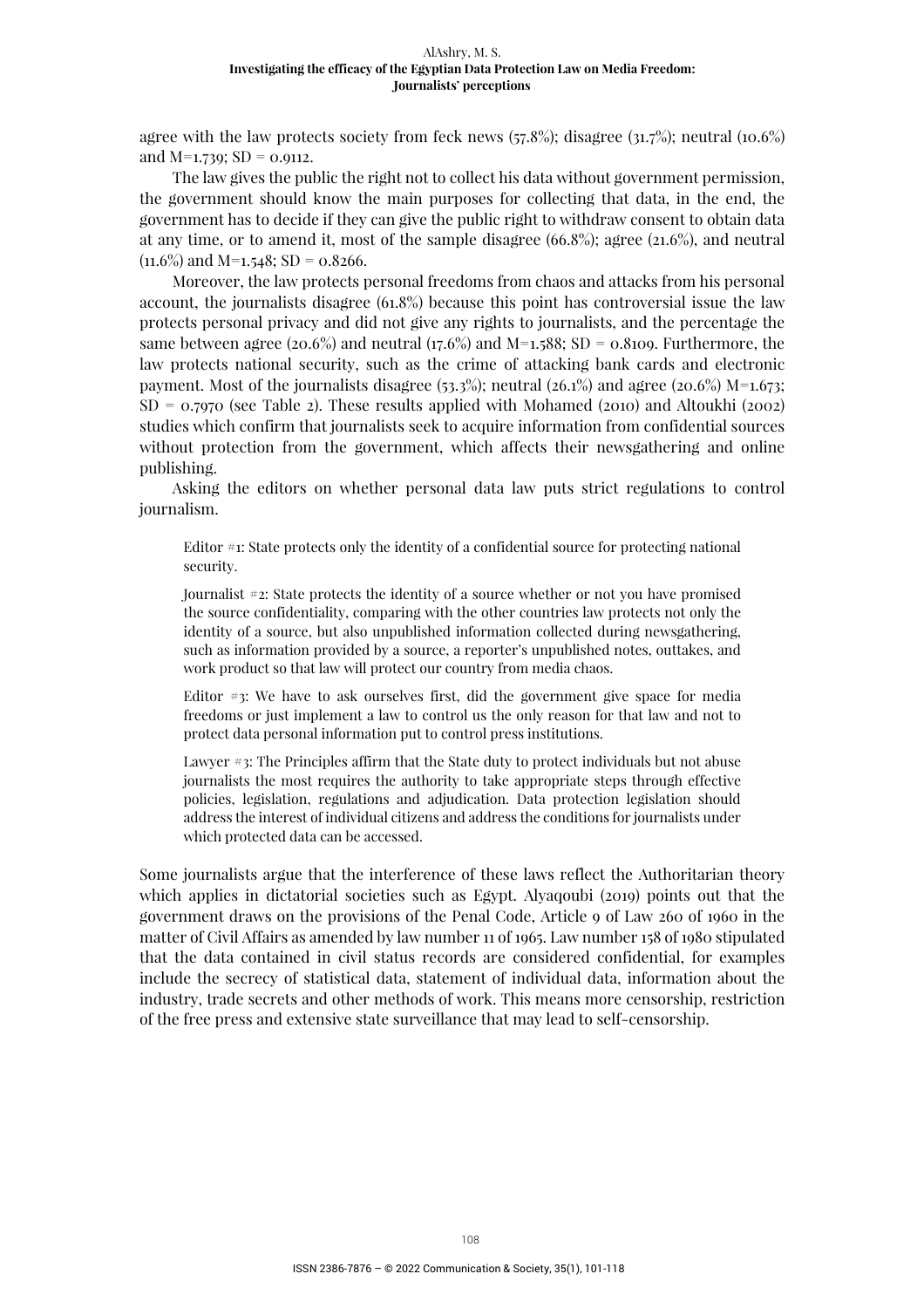|                                                                                     |                | $\%$ | Mean  | S.D    |
|-------------------------------------------------------------------------------------|----------------|------|-------|--------|
| The sources                                                                         | Agree          | 11.1 |       |        |
|                                                                                     | <b>Neutral</b> | 24.1 |       |        |
|                                                                                     |                |      | 1.462 | 0.6871 |
|                                                                                     | Disagree       | 64.8 |       |        |
|                                                                                     |                |      |       |        |
| Protects society from misinformation                                                | Agree          | 57.8 |       |        |
|                                                                                     | Neutral        | 10.6 | 1.739 | 0.9112 |
|                                                                                     | Disagree       | 31.7 |       |        |
| Gives the public the right not to collect his<br>data without government permission | Agree          | 21.6 |       |        |
|                                                                                     | Neutral        | 11.6 | 1.548 | 0.8266 |
|                                                                                     | Disagree       | 66.8 |       |        |
|                                                                                     | Agree          | 20.6 |       |        |
| Personal freedoms from chaos                                                        | <b>Neutral</b> | 17.6 | 1.588 | 0.8109 |
|                                                                                     | Disagree       | 61.8 |       |        |
|                                                                                     | Agree          | 20.6 |       |        |
| National security                                                                   | <b>Neutral</b> | 26.1 | 1.673 | 0.7970 |
|                                                                                     | Disagree       | 53.3 |       |        |

Table 2. The provisions of regulation of protection.

Source: Own elaboration.

#### 4.2. *The controller obligations in personal data law*

As shown in Table 3, with reaped to whether the law includes many obstructions, this study revealed that the largest number some articles in the law may be ambiguous, allowing the interpretation of many phenomena, most of the journalist disagree (64.8%); the same percentage with agree (15.6%) and neutral (19.6%) M=1.51; SD = 0.751. Then, restrictions on journalistic work for example authority issue decisions to block websites, the journalists agree  $(68.3\%)$  and disagree (17.6%); and neutral (14.1%) M=1.49; SD = 0.778.

This percentage agree with (Khayun, 2019) results that show, Al-Masry Al-Youm7 newspaper had published the headline on March 29, 2018, the Supreme Council for Media Regulation decided to sum the newspaper LE 150,000 to the Council considered an accusation against the state, according to that the authority about violations of digital rights is governed by violation of the freedom of digital expression and censorship.

Moreover, the in whereas authority withholds information, the percentage was the same between agree (40.7%); disagree (49.7%), and neutral (9.5%) and M=1.91; SD = 0.949. Then, the law hindered journalists from publishing newspaper stories and monitoring all communications, agree (58.8%); disagree (22.6%), and neutral (18.6%) and M=1.64; SD =0.829. Also, the law holds responsibilities for journalistic work, the journalists agree (39.2%); neutral  $(14.1\%)$ ; and disagree  $(46.7\%)$  and SD = 0.926 so that the highest degree of agreement (1.9 out of 3). On whether law blocked journalists from accessing information, journalists agree (61.3%); disagree (25.1%); and neutral (13.6%) and M=1.64; SD = 0.859. Many punitive articles in the law hinder journalistic work agree (55.8%); disagree (36.7%); neutral (7.5%) and M=1.81; SD = 0.945.

However, there were mixed reactions from those interviewed, some of the participants must acknowledge the main obligations imposed on data controllers to ensure data is processed properly. The journalists argued that,

Journalist #1: Data protection law not regulating information for journalists and the data controllers do not exist under the law. The law restricts the media in their efforts to obtain information.

Journalist #2: Access to information from the government depends on goodwill and contacts rather than on any clearly established rules.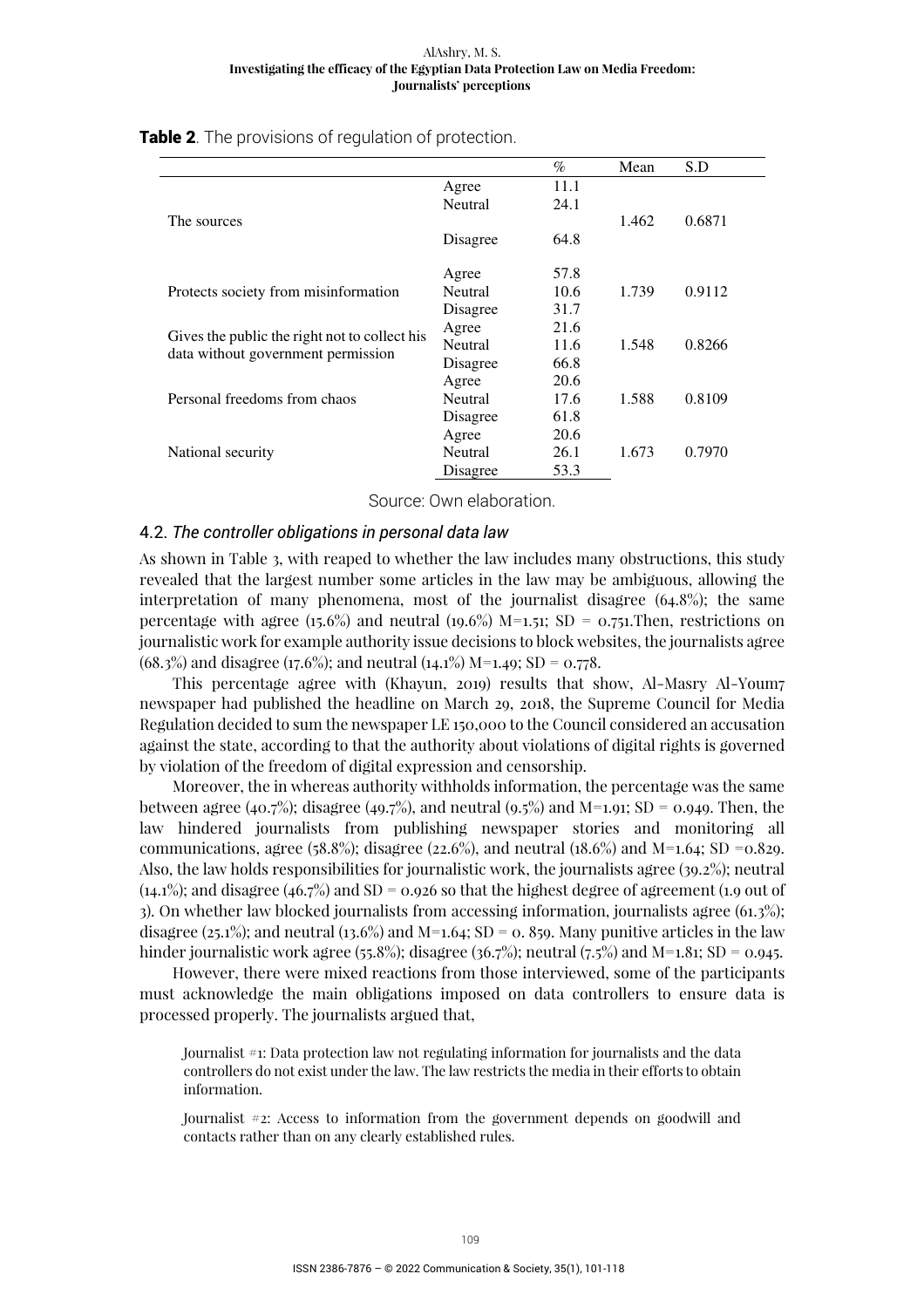Journalist #3: The Act prohibits the distribution or public exposure of indecent or obscene material. So that any news published can be obscene material and no exemption is granted on any material. The penalties are a fine or a prison sentence of up to six months. Furthermore, officials may, upon receiving a complaint which they believe to be well founded, seize impugned material by force and destroy it where warranted. Such power is subject to an appeal to the courts by the owner.

Journalist #4: The obligations regarding collecting data for specific purposes and spelt out in ban secret databases of personal information, these words is a contradictory statement because it only allows the government to collect data and ignores journalists and individual, also there are no laws refer to the protection of the confidentiality of journalistic sources or can get information.

To compare the EU law and the Egyptian law in the EU, the 'controller' needs to ensure that the processing of data follows the rules of the regulation (GDPR, art. 5, para. 2). In addition, the controller is "the natural or legal person, public authority, agency, or other body which, alone or jointly with others, determines the purposes and means of the processing of personal data" (GDPR, art. 4, para. 7) (Marcen, 2019). But Egyptian law has some Articles which are ambiguous and make restrictions on journalistic work.

|                                                               |          | $\%$ | Mean | S.D   |
|---------------------------------------------------------------|----------|------|------|-------|
| Some articles in the law may be<br>ambiguous                  | Agree    | 15.6 |      |       |
|                                                               | Neutral  | 19.6 | 1.51 | 0.751 |
|                                                               | Disagree | 64.8 |      |       |
|                                                               | Agree    | 68.3 |      |       |
| Restrictions on journalistic work                             | Neutral  | 14.1 | 1.49 | 0.778 |
|                                                               | Disagree | 17.6 |      |       |
|                                                               | Agree    | 40.7 |      |       |
| Authority withholds information                               | Neutral  | 9.5  | 1.91 | 0.949 |
|                                                               | Disagree | 49.7 |      |       |
|                                                               | Agree    | 58.8 |      |       |
| Monitoring all communications                                 | Neutral  | 18.6 | 1.64 | 0.829 |
|                                                               | Disagree | 22.6 |      |       |
| The law holds responsibilities for<br>journalistic work       | Agree    | 39.2 |      |       |
|                                                               | Neutral  | 14.1 | 1.92 | 0.926 |
|                                                               | Disagree | 46.7 |      |       |
|                                                               | Agree    | 61.3 |      |       |
| The law hindered journalists from<br>accessing information    | Neutral  | 13.6 | 1.64 | 0.859 |
|                                                               | Disagree | 25.1 |      |       |
| Many punitive articles in the law hinder<br>journalistic work | Agree    | 55.8 |      |       |
|                                                               | Neutral  | 7.5  | 1.81 | 0.945 |
|                                                               | Disagree | 36.7 |      |       |

Table 3. The law obstructs.

Source: Own elaboration.

# 4.3. *The rights of present privacy and information security policy in the law*

The findings of this study revealed the provisions related to the Article 6 on the Rights of the Data Person in the law, an individual has given assent to the processing of their personal data, a third of the sample disagree (54.8%); and (39.2%) agree and  $M=1.84$ ; SD= 0.959. Then, the processing is necessary and required by obligation, most of the sample disagree (66.3%) and the percentage the same with agree (17.6%) and neutral (16.1%) and  $M=1.51$ ; SD= 0.778, so, the degree of agreement varies between 1.3 and 1.8.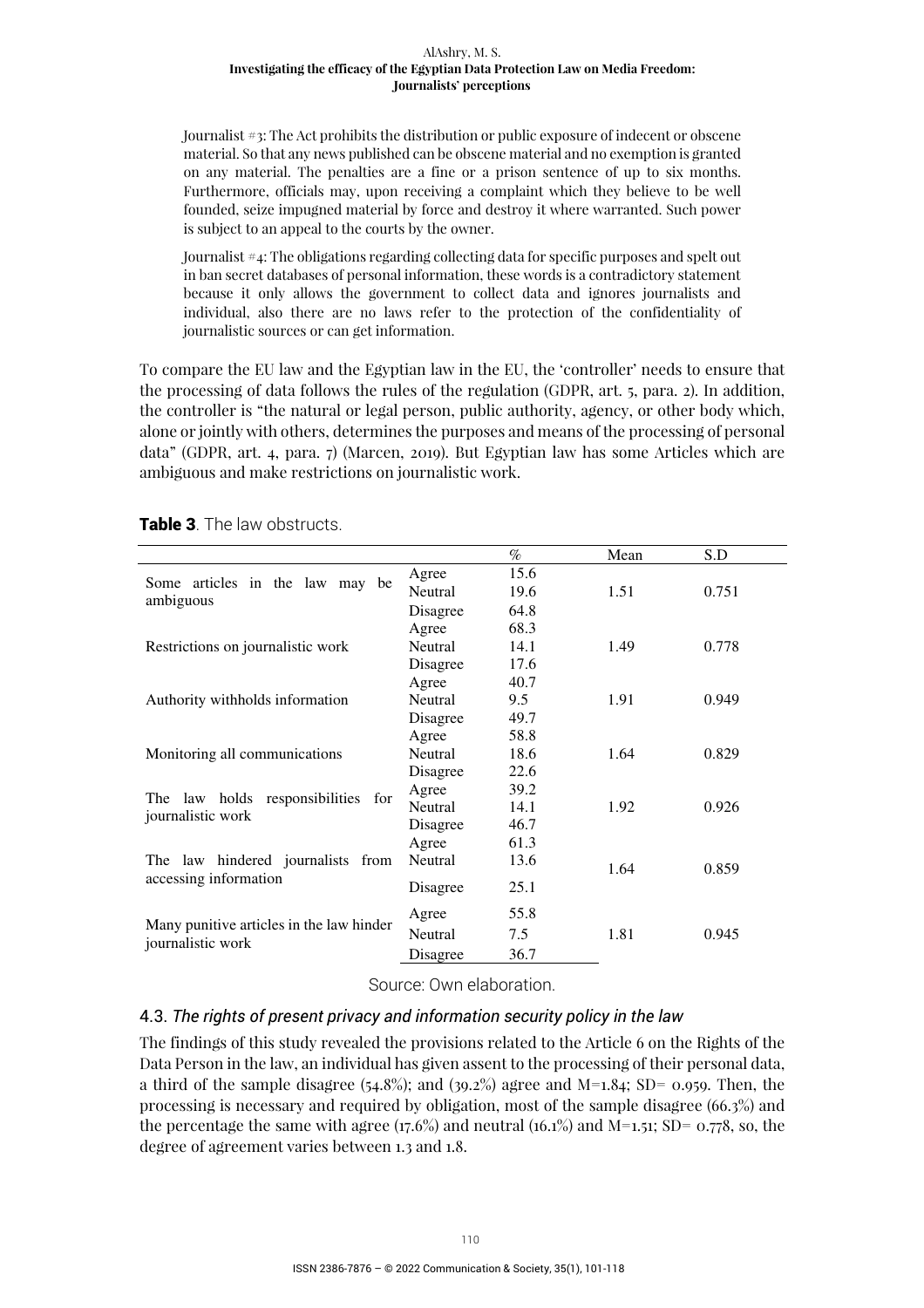Moreover, a third of the sample disagree with processing as necessary with a legal obligation imposed by the court,  $(74.9\%)$  and M=1.35; SD= 0.657 and allow the controller to fulfill its obligations under the law, provided not offend against the individual's rights (71.9%) and  $M= 1.44$ ; SD= 0.756, so this percentage got the highest degree of agreement 1.8 out of 3 (see table 4).

Journalist #4: The most important issue, in the law, did not concern "transparency and modalities for the exercise of rights," we don't have to force controllers to provide transparent information and not the data under the authority agenda.

This shows that there is no right of access for journalists, as observed by a Lawyer and an editor:

Editor #1: I think we should develop the law required to facilitate data subject rights' by providing mechanisms to journalists' requests and responses. The government has to establish a complaint and reporting system, for journalists and handle complaints within 15 days, and the controllers should explain the consequences of refusing if they are directly related to national security according to Constitution exemptions and what are the other exemptions this part the government dropped from the law to use it from their perspective.

Lawyer #3: The law should explain what is the information obligations in detail, such as "the data subject has the right to know" it is available for journalists to get personal data for investigating their story, actually the law being processed, and to obtain a copy of these data only from the authority according to Articles 135 and 188 of the "Criminal Procedure Code" confirmed that preventive detention is not permissible for a violation committed by newspapers, Temporary detention shall not be permitted for crimes committed by means of newspapers unless the crime is stipulate under Articles 173 and 179, additionally those articles from other law. So that the journalists have to search and go through from law to law to find the right way to work.

To follow the rights in Egyptian law to be under General Data Protection Regulation, the data subjects have several rights allowing them to maintain a certain degree of control over their personal data processed, the GDPR adds many rights such as the right to be forgotten or the right to data portability, the EU having only a support competency in these fields remaining principally regulated by national laws. Thus, Member States should provide appropriate safeguards for the processing of personal data for archiving purposes in the public interest, scientific or historical research purposes, or statistical purposes (Chassang, 2017).

|                                                                         |                | $\%$ | Mean | S.D   |
|-------------------------------------------------------------------------|----------------|------|------|-------|
| Individual has given assent to the<br>processing of their personal data | Agree          | 39.2 |      |       |
|                                                                         | <b>Neutral</b> | 6.0  | 1.84 | 0.959 |
|                                                                         | Disagree       | 54.8 |      |       |
| The processing is necessary and required<br>by obligation               | Agree          | 17.6 |      |       |
|                                                                         | Neutral        | 16.1 | 1.51 | 0.778 |
|                                                                         | Disagree       | 66.3 |      |       |
| The processing is necessary with a legal<br>obligation imposed by court | Agree          | 10.1 |      |       |
|                                                                         | Neutral        | 15.1 | 1.35 | 0.657 |
|                                                                         | Disagree       | 74.9 |      |       |
| the<br>Allow<br>controller<br>fulfil<br>to<br><i>its</i>                | Agree          | 16.1 |      |       |
| obligations under the law, provided not                                 | Neutral        | 12.1 | 1.44 | 0.756 |
| offend against the individual's rights                                  | Disagree       | 71.9 |      |       |

# Table 4. Article 6 on the Rights of the Data Person.

Source: Own elaboration.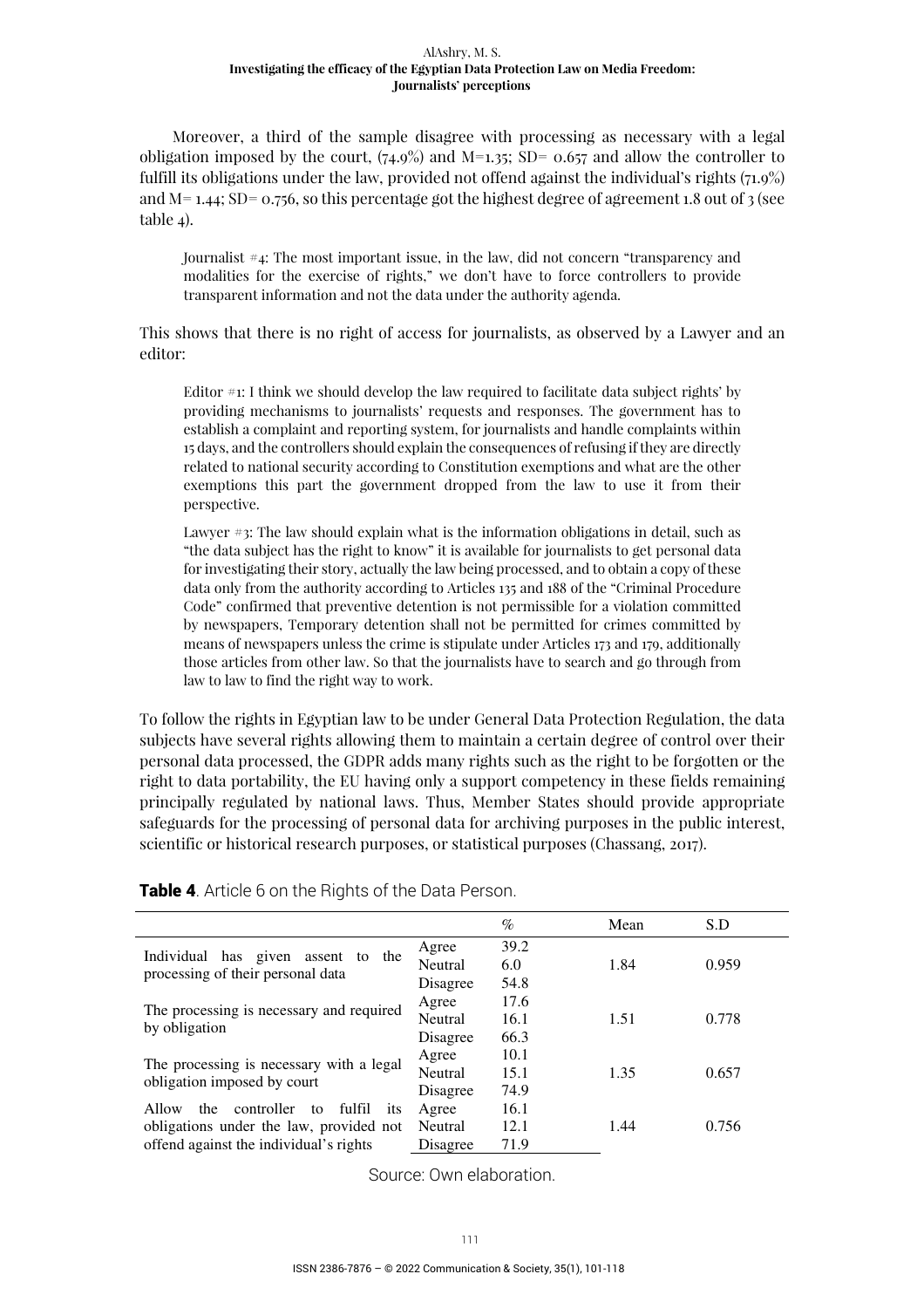## 4.4. *Journalists' perceptions about personal data law are clear, comprehensive, and fair*

The question that was asked with regards to personal data law is clear. Semi-governmental shows (12.1%) between clear and not clear and  $M=2.00$ ; SD= 0.495, and newspapers show some extent clear (80.0). Moreover, the same percentage (10.0%) between clear and not clear and M=2.00; SD=0.449. The study showed no significant differences between the degree of agreement for both semi-governmental and independent newspapers as the p-value is 1 (> 0.05).

Additionally, asked the journalists if the law is comprehensive, which means to protect the public and journalists a third of the sample noted the law has some coverage with (75.8%) journalists from semi-governmental newspapers; while (79.0%) from independent newspapers. In addition, (11.1%) mention it is not comprehensive from both types of newspapers. The study showed no significant differences between the degree of agreement for both semi-governmental and M=2.02; SD= 0.494 and independent M=1.99; SD=0.460, as the p-value is  $0.654 (> 0.05)$ .

Moreover, journalists were asked about fairness in the law. A third of the sample noticed that law has some fairness (72.7%) in both semi-governmental and independent; while (9.0%) explained that the law is not fair. The study showed no significant differences between the degree of agreement for both semi-governmental M=2.09; SD= 0.517 and independent M=2.10; SD=  $0.522$ , as the p-value is  $0.899$  ( $> 0.05$ ).

According to Belgacem (2019) consider that the government as a source of information and the state protects personal data. On the other hand, the government does not implement Article 68 law of Freedom of Information about access to information and official documents.

Asking the journalists and lawyers about whether personal data law is clear, comprehensive, and fair for journalistic work, these are some of the responses which emerged from the participants:

Editor #2: The law follows several internationally accepted fundamental principles and procedures. But it is not totally comprehensive, there are many parts missing in the law, which cannot govern the practices of organizations in Egypt.

Journalist #1: The law principles should be based on an approach that requires the newspapers to collect data for specific issues, legitimate and public purposes, the government should not process it in a manner inconsistent with journalistic work.

Editor  $\#$ 3: The law is not clear; the governments provide the right to restrict data processing in certain circumstances and give data subjects the right to receive the personal data they provided to a controller without mentioning how the controller can transmit the information.

Moyo *et al.* (2014) note that these laws are quite clearly in serious breach of the right to freedom of expression as guaranteed under the General Data Protection Regulation. These laws significantly fail to strike a balance between the legitimate interests of the State, for example in preserving national security and public order, and the rights to freedom of expression and democracy.

### 4.5. *Press freedom affected by government*

Asking the journalists how much freedom your media outlet gives to you half of the sample explain no freedom with (43.4%) semi-governmental; (45.0%) independent. Then the percentage is the same with little freedom (25.0%) while (6.1%) with some freedom. The study showed that there are no significant differences between the degree of agreement for both semi-governmental  $M=$  3.74; SD= 1.454 and independent  $M=$  3.79; SD= 1.431, as the p-value is  $0.797$  ( $> 0.05$ ). According to Alyaqoubi (2019), the study results indicate that freedom in Egypt is a habitual response to an environment characterised by flawed laws after the post-2011 era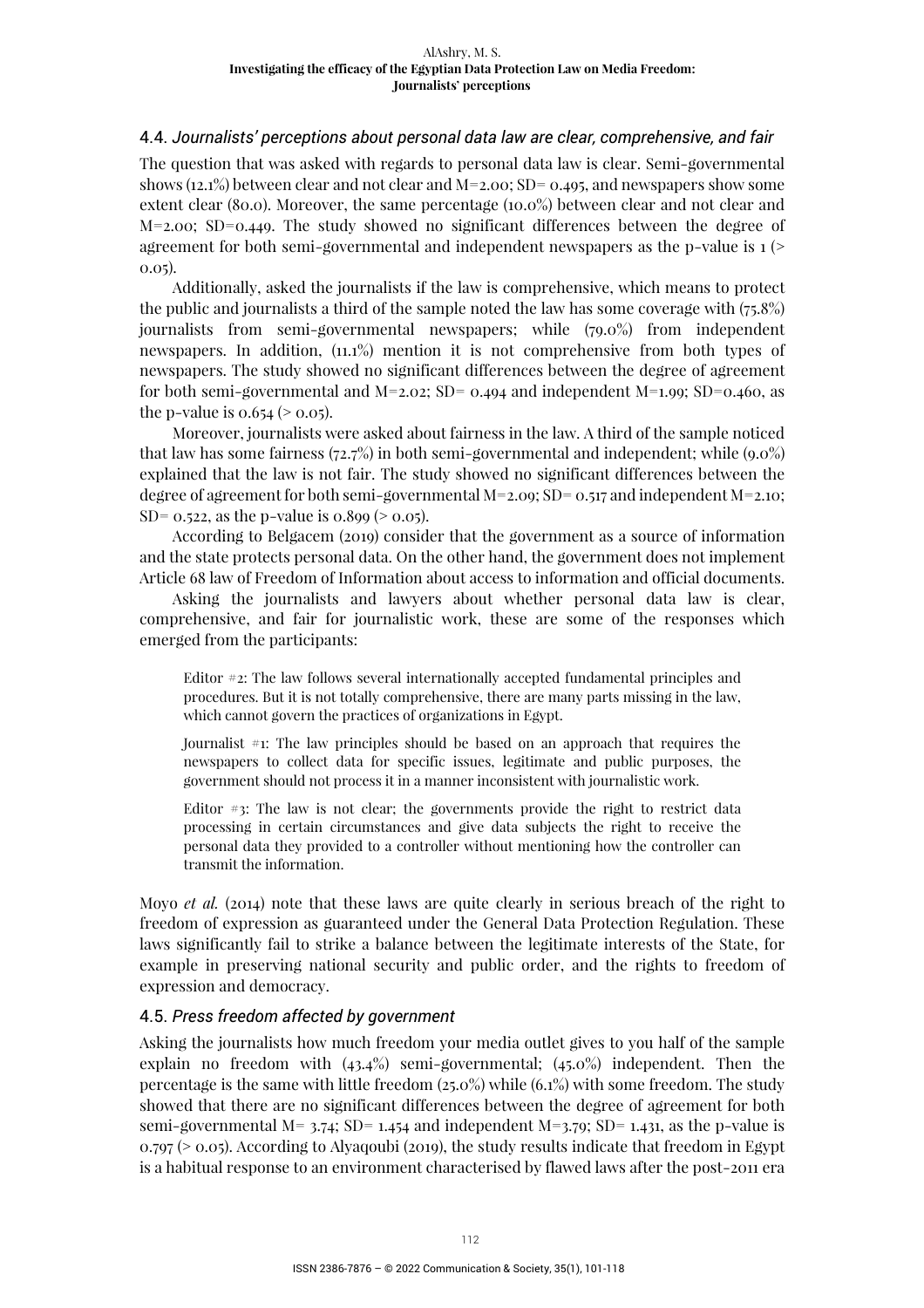brought hope for freedom to the press, but the dictatorial presidents' rule seems to have brought limited freedom.

In addition, asking the journalists how press freedom affected a media organization, the findings of the study revealed that many journalists did not get freedom from press institutions (63.0%); while half of the journalists got little freedom (22.2%); (24.0%). In addition, (0.0%) with a great deal of freedom with both types of newspaper. The study showed no significant differences between the degree of agreement for both semi-governmental  $M=4.31$ ; SD= 1.157 and independent M=4.36; SD= 1.097 as the p-value is 0.875 ( $> 0.05$ ).

Asking the journalists and editors about freedom they said,

Journalist #1: The journalists face many obstacles that impede the development of the laws' potential, particularly there are pressures to publish the material, to the lack of editorial support and the new design of legislation such as exceptions, vague and broad; those are related to law's implementation.

Journalist #2: we face many legislations related to freedom of media, such as Content censorship using Penal Code Articles 179,184 and 186 to threaten the journalists in the work.

Journalist #3: The new legislation adds other restrictions as well as a ban on media organizations and press syndicates. The violations come with hefty administrative penalties, fines, and periods of imprisonment for journalists; and they remain legally unspecified, the lack of objective legal definitions creates additional avenues for repression and subjects' journalists to permanent threats of bans, criminalization of their practices, and other punishments. Moreover, there is a need for media houses to defend the rights and freedoms. They leave the press unions more vulnerable to repressive measures if they oppose official policies. All of this contributes to a prevailing fear of being targeted.

Editor #1: after the Syndicate Council allowed new media law is issued they amended Article 68 which states that the national press institutions and the editors in chief of newspapers and publication thereof, and may substitute them with whom it deems suitable, which means you are under the authority or you will be out so that this Act provides more restrictions on freedom of the press that are in conflict with restrictions applicable under international law, this Act should be revoked.

# 4.6. *The obstacles that face journalists after data personal law implemented*

The findings of the study revealed that the highest percentage with imprisonment with (41.4%) and  $(40.0\%)$ ; while the percentage the same with prosecutions  $(20.2\%)$  from semigovernmental newspapers; (19.0%) from independent newspapers; and (13.1%) journalists from semi-governmental noticed the government close the newspaper; while (14.0%) from independent. However, the study found no significant differences between the degree of agreement for journalists from both the Semi-governmental newspapers and independent newspapers, as the p-value is  $0.731$  ( $> 0.05$ ), and the SD= 1.535 for semi-governmental newspapers;  $M=4.36$ ; SD= 1.554 for independent newspapers.

Asking the journalists about the obstacles that they face following the implementation of the data personal law, they noted:

Journalist #1: If I publish a story that is so critical to the government, they'll surely hunt me down. If I publish the story that is promoting and praising them, then I… good for them.

Journalist #2: In Egypt, it's unique that we have a parliament that has established all the time laws to restrict us.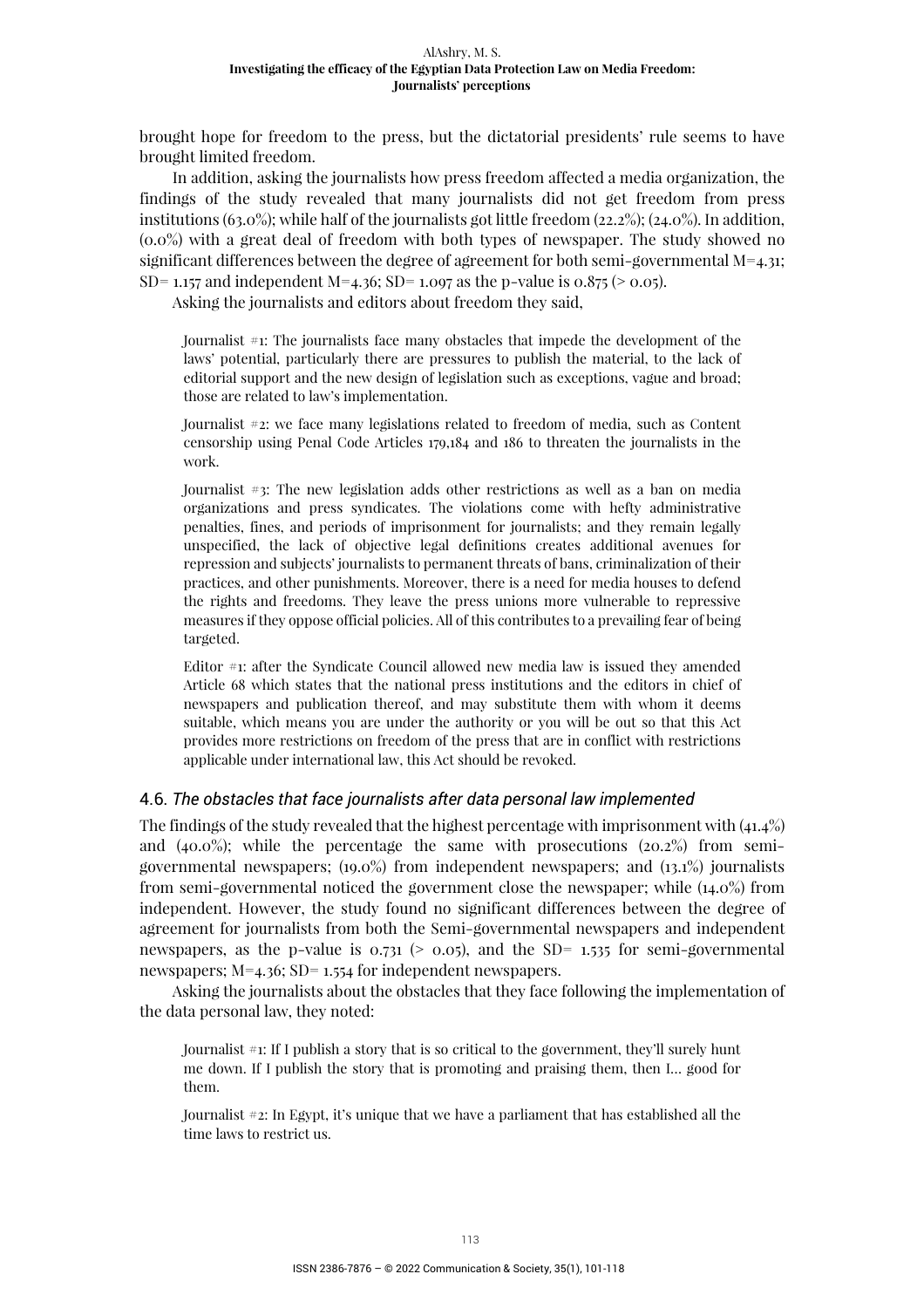Journalist #3. You cannot report or talk about certain stories…, I don't want to call that "dictatorship," but there are certain stories that cannot be released to the public, and that has played a very big role in press freedom.

It is a fact that news organisations increasingly depend on freelance journalists, who unfortunately are exposed to risks, with many journalists facing the court's charges for publishing fake news. In 2019 alone, 31.5% of the total court cases involved journalists, up from 15.5% in 2018 (Mostafa, 2019).

#### 5. Discussions

The analysis of the Egyptian personal data law and press freedom shows that the laws play a strong and important role among journalists in the country which claims to be slowly adopting democratic laws, while in reality; the journalistic practice is still under siege, the government does not allow journalists to freely operate in a professional media environment, due to the applied of that personal data law, and freedom to information law was not implemented because the authority wants to control the data.

As indicated earlier, the results of the study show that journalists disagree about Article 3 in law Data Protection Principles and the journalists need the data when they write their news stories, Personal Data law only protects the privacy of personal data and the source of information. This means that journalists may not be independent in the exercise of their journalistic work, but they are rather influenced by the government. Although this study is the first study conducted among such journalists in Egypt, in particular after the implementation of the law, its findings are in line with some earlier studies (e.g., Zeinhom, 2013; AlAshry, 2016) which found that there were no articles for privacy or freedom of information rights, they were just mentioned in the Constitution 1971, Article 47 and 210 without being implemented. While European Union law aims to avoid the realisation of privacy risks, namely the occurrence of the so-called 'personal data breach' defined as a breach of security leading to the accidental or unlawful destruction, and make damage to natural persons, such as loss of control over their personal data or limitation of their rights, discrimination, identity theft or fraud, unauthorised reversal of pseudonymisation, damage to reputation, loss of confidentiality of personal data protected by professional secrecy the GDPR developed new rules for the controller and the processor, focusing on the need to be rapid and efficient, in the respect of transparency (Chassang, 2017).

Based on the findings, more than a quarter of the journalists disagree (67.8%) of Personal Data held by and processed for personal use, were found to disagree (57.3%) of personal data can use for the purpose of obtaining statistical data or legal text; while (45.7%) of the sample provided the agreement of personal data that can use for media and the data should be accurate, not used for any other purposes, without prejudice to the legislation governing of press and media; and (53.3%) journalists' disagree of personal data related to the record of judicial seizure, investigations, and lawsuits; (50.8%) of the journalists disagree with personal data because the information did not get from national authorities; while (51.8%) of the journalists disagree because the Central Bank control and supervision all of the data.

The study found the highest significant barrier faced by journalists, followed by lack of information sources, and lack of credibility of the news sources. However, the General Data Protection Regulation (GDPR) took full legal effect across the European Union (EU) that provides a comprehensive legal framework for the protection of personal data, as well as for the promotion of responsible data processing for a range of legitimate purposes. It overhauls the ways in which organizations collect, use, and share personal data without government control over this data (Dove, 2018).

The law includes many obstructions indicated that over two-thirds of the journalist (64.8%) found the law to be ambiguous, allowing the interpretation of many phenomena, this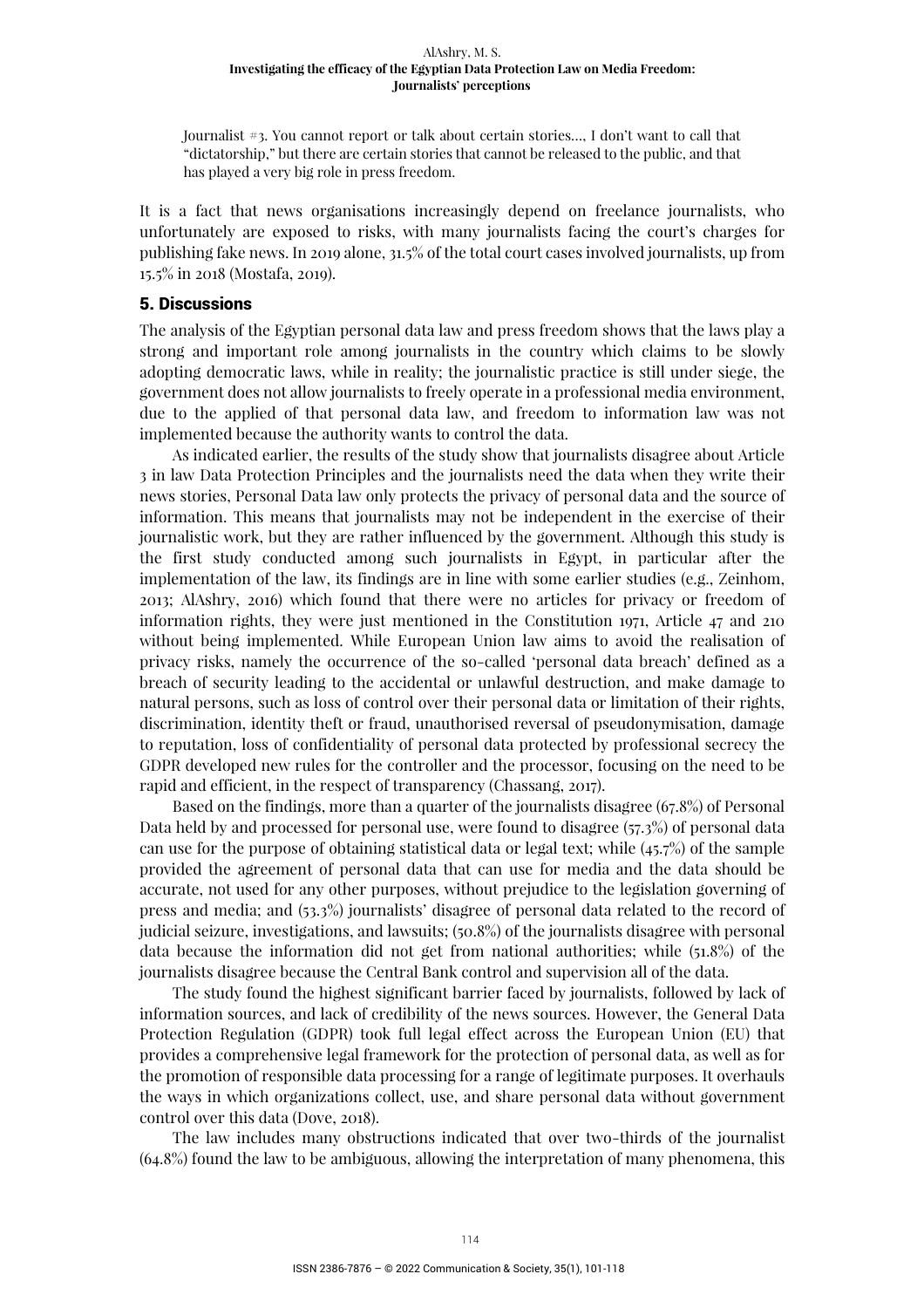study revealed that the largest number of some articles in the law may be ambiguous, allowing the interpretation of many phenomena, most of the journalist disagree. Then, restrictions on journalistic journalists agree (68.3%); the authority withholds information the journalists disagree (49.7%); the law hindered journalists from publishing newspaper stories and monitoring all communications, agree (58.8%).

These results support previous studies, such as those by AlAshry (2016); Mohamed (2010); Altoukhi (2002) that provisions related to Article 6 on the Rights of the Data Person in the law, showed that more than two-thirds disagree (54.8%) individual has given assent to the processing of their personal data, a third of the sample disagree (54.8%), and 78 (39.2%) agree and SD=  $0.959$ . (16.1%) the processing is necessary and required by obligation; (74.9%) the processing is necessary with a legal obligation imposed by the court; (71.9%) provided not offend against the individual's rights. While the EU law faces obstacles, concerns that differences in the level of protection of the rights and freedoms of Europeans with regards to the processing of personal data in the Member States, could prevent the free flow of personal data throughout the EU, constituting an obstacle to the pursuit of economic activities (Dove, 2018).

This study showed that more than a quarter of the journalists noticed the law is to some extent clear (80.0%); comprehensive (75.8%) and fair (72.7%). Although these results support those by Ahmed (2016); Harb (2018); Hulsman (2017) they do not agree with those of Álvarez (2014); Ashour (2020); Abdul Jalil (2019) who found that the Egyptian legislative structure lacks a special law that protects the confidentiality of private data with rights. On the other hand, laws should be linked with data personal law and include many provisions to protect journalists, as government sources remain the most important regardless of it not being clear or fair.

However, journalists' perception is that there is no freedom with (43.4%) when they select news. Also, the main finding of the survey says no freedom from press institutions (63.0%). Governments put journalism ethics at the top of regulations and the media systems at the bottom, which reflects the power from the regime as a driving force in journalism to be under the government. Although these results support those by Akiti (2012); Shawkat (2020) found that there is a real structural and political system in Egypt, barriers that hinder both the journalism to produce information, and the ability of journalists to claim their right to information for public services. However, in interviews, the respondents noted that the authority placed restrictions on journalists and limited media freedom, which is supported by authoritarian theory.

Personal data protection law promotes excessive government control over both categories to media houses, as well as intimidation of media personnel through direct legal harassment, thereby impacting negatively on the journalistic work. Previous research (Ashour, 2020; Alyaqoubi, 2019; Al zaftawi, 2019) revealed that these legislative law developments have a significant impact on the journalists' violations, in terms of digital rights and media freedom issues, by using the Supreme Council for media regulation, they have the authorities who impose those restrictions in (monitoring and documentation unit).

#### 6. Conclusion

Egyptian personal data law did not have equilibrium between the necessities of effectively protecting data subjects' rights and gives the journalists more freedom, including sensitive data, for journalists. While the General Data Protection Regulation system reinforces cooperation duties and transparency between the actors of the processing, internally and regarding the supervisory authorities, who should create a more integrated system.

In addition, Egyptian law has very contradictory provisions with specific provisions to control data, the field remains widely regulated at the national level, which is still very narrow, in particular, regarding the application of journalists' rights. However, the EU data protection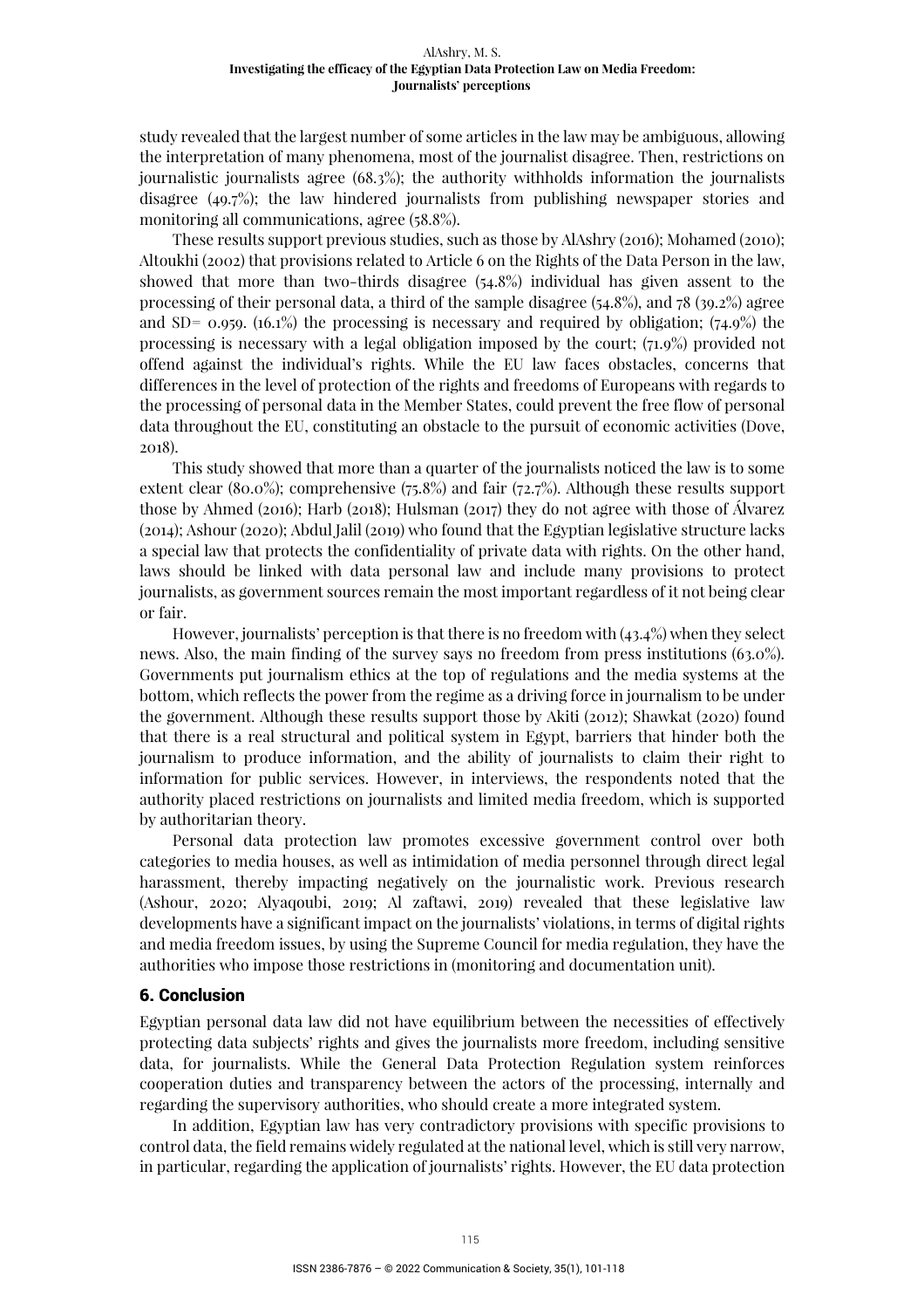system has the merit to set up clearer rules that will positively serve the media houses regarding consent, regarding the rules for reusing personal data for another purpose, assessing the risks of data processing in the context of DPIA, but in Egypt adopting accountable management from the authority which they process operations and build or reinforce internal data protection competencies.

The results summarize that the authority wants to control the data because they fear external penetration and attempted access to data threaten national security, this may be justified in some cases. However, in others, we should consider if the use of blocking the press is not a better solution. This must be analysed with special care to try to apply solutions proportional to the problems and the interests at stake.

It is especially important to think about what consequences any regulation will have in law practice and, above all, for human rights and press freedom, freedom of expression, and information. The General Data Protection Regulation (GDPR) is a global normative leader in data protection laws. For this reason, its Egyptian legislators should think about being under the laws to seek democratic values.

Finally, the Egyptian government should change the Articles in the law to be totally under EU law, because the concept of Personal Data Law has transformed and should evolve in today's information age the privacy of personal information has become of paramount importance. We all face the simultaneous need to maintain privacy and reveal personal information in order to interact socially and obtain services.

#### References

- Abdul Jalil, I. S. (2019). *Civil liability for damages resulting from the use of news websites* (dissertation). Cairo: Faculty of Law, Department of Civil Law.
- Ahmed, G. S. (2019). *Legislative frameworks for journalism in the Arab Republic of Egypt and South Africa.* Doctoral Thesis. Cairo: Faculty of Mass Communication, Department of Journalism.
- Ahmed, M. (2016). A field study for the freedom of information circulation in achieving administrative transparency. *College of Education, Al-Azhar University*, *20*(168). Retrieved from https://jsrep.journals.ekb.eg/article\_32071\_5ebed8c632196fe2895a2ebf69dc7589.pdf
- Akiti, L. (2012). Facebook off Limits? Protecting Teachers' Private Speech on Social Networking Sites, 47. Retrieved from https://scholar.valpo.edu/vulr/vol47/iss1/4.
- Al Zaftawi, H. L. (2019). *Intellectual property rights for Arab intellectual production available on the Internet* (dissertation). College of Arts. Department of Libraries and Information.
- Alyaqoubi, M. (2019). *Criminal protection for informational evidence*. Doctoral Thesis. Cairo: Faculty of Law, Department of Criminal Law.
- Ashour, K. (2020). *Egypt Media in International Indices and Reports*. Retrieved from https://en.eipss-eg.org/wp-content/uploads/2020/06/Egypt-Media-in-International-Indices-and-Reports-2020.pdf
- Álvarez, J. M. (2014). Journalism and Literature in the Egyptian Revolution of 1882. *SAGE Open*, *4*(3), 215824401454974. https://www.doi.org/10.1177/2158244014549742
- Altoukhi, S. (2002). *Administrative Research, Sadat Academy for Administrative Sciences*, *5*(2), 2– 215. https://www.doi.org/http://sams.edu.eg/crdc/magazine. Arabic.
- AlAshry, M. (2016). Legislative Policy for Freedom of Information Circulation in Egypt: Views of Academics, Legal Experts and Media Personnel. *The Egyptian Journalism Research Journal, 9*, January-March.
- Belgacem, M. (2019, November). *The right of access to information in Egypt, Libya and Tunisia*. Democratic Transition and Human Rights Support Center. Retrieved from https://daamdth.org/wp-content/uploads/2019/11/data-acces-englais.pdf.
- Chassang, G. (2017). The impact of the EU general data protection regulation on scientific research. *Ecancermedicalscience*, *11*.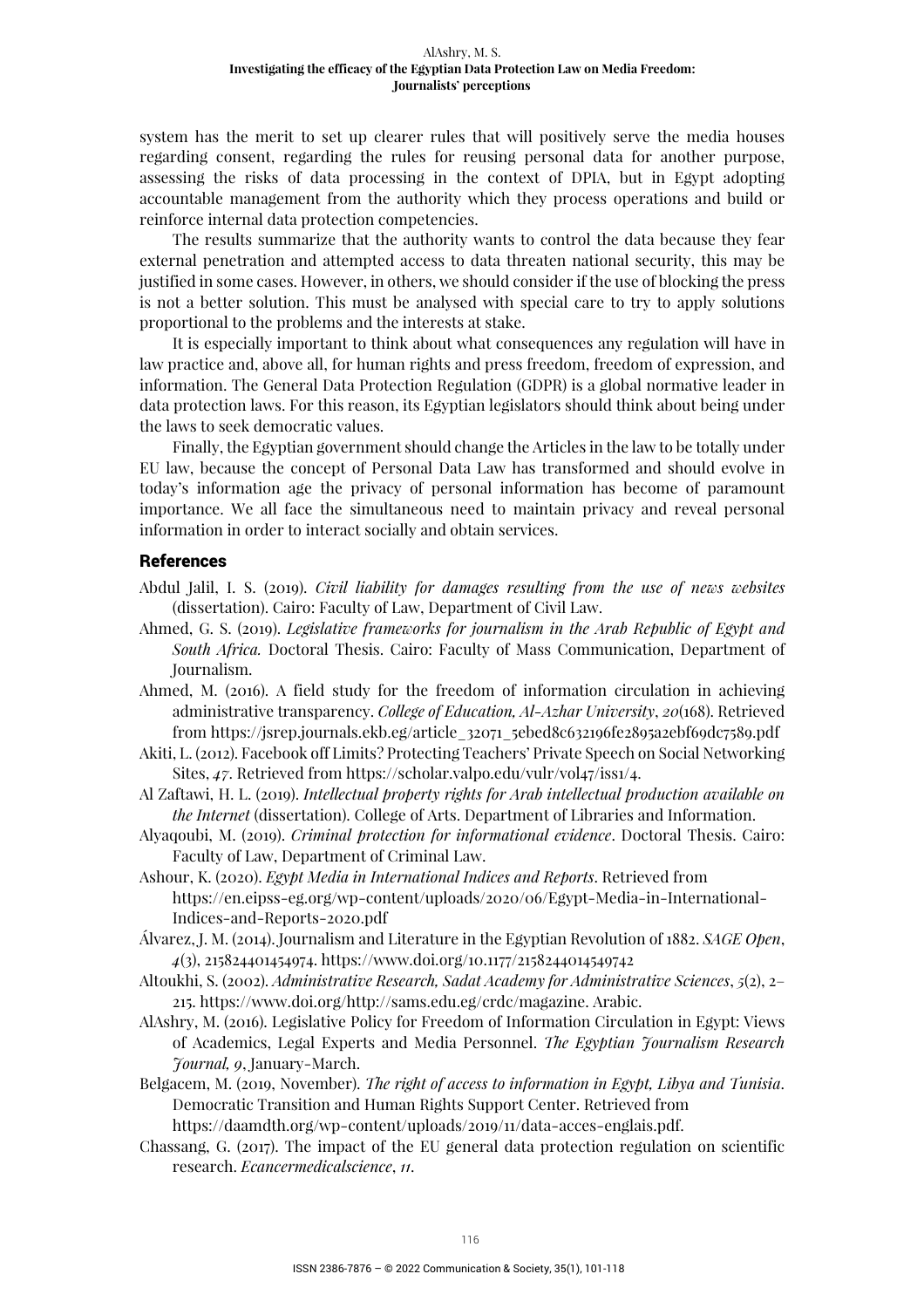- Dove, E. (2018). The EU General Data Protection Regulation: Implications for International Scientific Research in the Digital Era. *The Journal of Law Medicine & Ethics*, *46*(4), 1013– 1030. https://www.doi.org/10.1177/1073110518822003
- Eid, A. S. (2019). *The legal container for the technical evidence in the framework of establishing electronic crime* (dissertation). Cairo: Faculty of Law, Department of Criminal Law.
- Ezz El Din, T. H. (2018). *The right to receive information according to Article 47 of the new Egyptian Constitution.* Doctoral Thesis. Cairo: Faculty of Law, Department of Public Law.
- Gascón, A. (2019). The extra territorial application of European Union data protection law. *Spanish Yearbook of International Law*, *23*, 413-425.
- Harb, Z. (2018). Challenges facing Arab journalism, freedom, safety and economic security. *Journalism*, *20*(1), 110-113. https://www.doi.org/10.1177/1464884918807356
- Hashish, M. (2020, August). *Egypt-Data Protection Overview*. Data guidance. Retrieved from https://www.dataguidance.com/notes/egypt-data-protection-overview
- Hulsman, C. (2017). Historical Context of the 2014 Constitution. *The 2014 Egyptian Constitution*, 21–36. https://www.doi.org/10.5771/9783828869332-21
- Hussein, H. M. (2018). Criminal Responsibility for Misusing Social Media Sites: An Analytical and Comparative Study. *Arab Democratic Center Berlin*, *2*(211), 7-18.
- Helmy, S. Y. (2015). Protecting the Right to Information Privacy: An Analytical Study of the Right to Access Personal Data in France. *Legal and Economic Research*, *75*(155), 2-321.
- Hamzawy, A. (2017, March 16). *Legislating Authoritarianism: Egypt's New Era of Repression*. Carnegie Endowment for International Peace. Retrieved from https://carnegieendowment.org
- Ibrahim, M. S. (2019). *Harmonizing Freedom of the Press and Preserving* (dissertation). Tanta: Public Faculty of Law, Public Law Department.
- Khayun, O. M. (2019). *Legal protection of the right to privacy in light of modern technologies.*  Doctoral Thesis. Cairo: Faculty of Law, Department of Civil Law.
- Khodary, Y. (2015). Public Participation: Case Studies on Egypt's Right to Information Draft Law and National Plan. *Danish Institute for Human Rights. The Danish Institute for Human Rights*, 2–23. Retrieved from

https://www.humanrights.dk/sites/humanrights.dk/files/media/migrated/discussion\_p aper\_khodary\_2015\_final.pdf

- Mansour, E. (2016). The adoption and use of social media as a source of information by Egyptian government journalists. *Journal of Librarianship and Information Science*, *50*(1), 48-67. https://www.doi.org/10.1177/0961000616669977
- McQuail, D. (2010). *Mass communication theory* (6<sup>th</sup> ed.). London: Sage.
- Mohamed, A. (2016). A field study for the freedom of information circulation in achieving administrative transparency. *Education, Al-Azhar University*, *20*(168), 2-24. Retrieved from https://jsrep.journals.ekb.eg/article\_32071\_5ebed8c632196fe2895a2ebf69dc7589.pdf
- Mohamed, M. A. (2010). Information Systems Transparency. *Al-Rafidain Development, 23*(33), 2-322.
- Mohiuddin, S. M. (2019). *The Right to Privacy and Impact with Modern Technologies, for Criminal Protection of Informational Evidence* (dissertation). Cairo: Faculty of Law, Department of Civil Law.
- Moyo, L., Osunkunle, O. O. & Chabwinja, T. (2014). Freedom of the Press, the Zimbabwean Situation Up to 2009. *Mediterranean Journal of Social Sciences*, *5*(27 P3), 1543. https://www.doi.org/10.5901/mjss.2014.v5n27p1543
- Othman, M. (2016, May 11). *Information Access and Circulation Policies*. Muheit Center for Political and Strategic Studies. Retrieved from https://sitcegypt.org
- Pelteret, M. & Ophoff, J. (2016). A Review of Information Privacy and Its Importance to Consumers and Organizations. *Informing Science: The International Journal of an Emerging Transdiscipline*, *19*, 277-301.